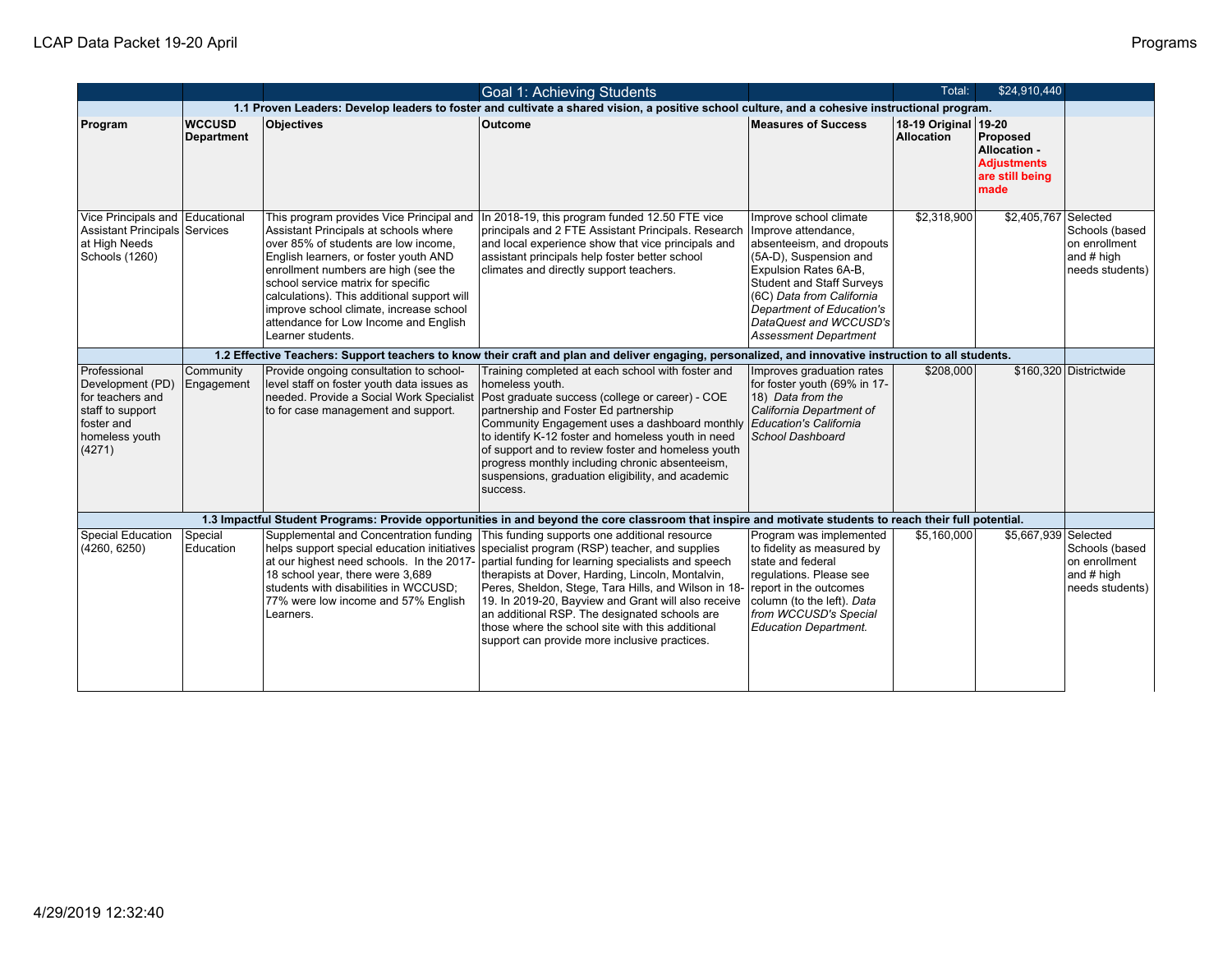| Program                                                                                                                      | <b>WCCUSD</b><br><b>Department</b>                                                          | <b>Objectives</b>                                                                                                                                                                                                                                                                               | Outcome                                                                                                                                                                                                                                                                                                                                                                                                                                                                                                                                                                                                                                                                                                                                    | <b>Measures of Success</b>                                                                                                                                                                                                                                                                                                                                                                               | 18-19 Original 19-20<br><b>Allocation</b> | Proposed<br><b>Allocation -</b><br><b>Adjustments</b><br>are still being<br>made | Location                                                                        |
|------------------------------------------------------------------------------------------------------------------------------|---------------------------------------------------------------------------------------------|-------------------------------------------------------------------------------------------------------------------------------------------------------------------------------------------------------------------------------------------------------------------------------------------------|--------------------------------------------------------------------------------------------------------------------------------------------------------------------------------------------------------------------------------------------------------------------------------------------------------------------------------------------------------------------------------------------------------------------------------------------------------------------------------------------------------------------------------------------------------------------------------------------------------------------------------------------------------------------------------------------------------------------------------------------|----------------------------------------------------------------------------------------------------------------------------------------------------------------------------------------------------------------------------------------------------------------------------------------------------------------------------------------------------------------------------------------------------------|-------------------------------------------|----------------------------------------------------------------------------------|---------------------------------------------------------------------------------|
| <b>Expand College</b><br>and Career, Career Career<br>Pathways and<br>Academies (1120,<br>1121)                              | College &<br>Pathways                                                                       | Increase the number of students earning<br>college credit in high schools and<br>completing college certifications and<br>degrees. Pay for College Board<br>Advanced Placement (AP) exams at all<br>high schools. Increase the number of<br>students earning college credit in high<br>schools. | This program provided the following:<br>College & Career Counselors for each<br>comprehensive high school; College Day, during<br>which all students take the SAT and PSAT for free<br>at school during the school day; Advanced<br>Placement (AP) exams in school at no cost to<br>students; College & Career Department Staff;<br>professional development trainings and conferences<br>for academy teachers; materials and supplies for<br>academy students; funding for an assessment<br>system to monitor student performance/progress.                                                                                                                                                                                               | Increase percent of<br>graduates meeting A-G<br>requirements (5E). Data<br>from CDE's DataQuest.<br>Increase AP course/test<br>pass rates (4F) Data from<br>Dataquest<br>Maintain student access to<br>College Board exams:<br>PSAT and SAT<br>administered at all high<br>schools, including<br>alternative education<br>Ischools. <i>Data from</i><br><b>WCCUSD Assessment</b><br>Department / EdData. | \$3,005,500                               | \$5,289,062 Selected                                                             | Secondary<br>Schools (based<br>on enrollment<br>and $#$ high<br>needs students) |
| English Learner<br>Master Plan (4170)<br>and English<br>Language Learner<br>(ELL) Assessment<br>& Reclassification<br>(1270) | Multilingual &<br>Multicultural<br>Services<br>(Formerly<br>English<br>Learner<br>Services) | for English Language Learner<br>Assessments at the state and local level.                                                                                                                                                                                                                       | Continue to support and improve services This service was successfully implemented in the<br>18-19 school year. We have continued to improve<br>the EL Master Plan. This year, the primary focus is<br>the expansion of newcomer services. This program<br>supported identification of long term English<br>learners, assessment, and program placement. It<br>helped improve systems for monitoring student<br>progress and reclassification.<br>As part of English Language Learner (ELL)<br>Assessment & Reclassification (1270), WCCUSD's<br>Multilingual and Multicultural department<br>implemented strategies in 2018-19 to reduce the<br>number of long-term English learners and increase<br>the number of students reclassified. | Improve outcomes for<br>English learners (4D-E)<br>Data from California School<br>Dashboard and WCCUSD<br>Multilingual and<br><b>Multicultural Department.</b><br>Increase reclassification<br>rates (4E) Data from<br><b>WCCUSD Multilingual and</b><br><b>Multicultural Department.</b>                                                                                                                | \$3,564,733                               |                                                                                  | \$3,232,732 Districtwide                                                        |
| <b>Secondary Class</b><br>Size Reduction<br>(1251)                                                                           | Human<br>Resources                                                                          | Additional staff to reduce class size at<br>secondary schools with an unduplicated<br>count above 55%                                                                                                                                                                                           | Additional staffing was provided at secondary<br>schools with an unduplicated count above 55%.<br>Both research and local experience show that<br>improving student to teacher ratios has a direct<br>impact on student outcomes and school climates.<br>39 staff / teachers were hired with these funds<br>representing 31.4 FTE.                                                                                                                                                                                                                                                                                                                                                                                                         | Reduce student to teacher<br>ratios at high-needs<br>schools (Data from<br>DataQuest)                                                                                                                                                                                                                                                                                                                    | \$3,270,886                               | \$3,252,948 Selected                                                             | Schools (based<br>on enrollment<br>and # high<br>needs students)                |
| Full-Day<br>Kindergarten<br>(1250)                                                                                           | Human<br>Resources                                                                          | Offer a longer day in Kindergarten, and<br>more opportunities to obtain the<br>foundational skills in preparation for 1st<br>grade.                                                                                                                                                             | Successfully offered at all elementary schools.<br>Student progress is measured with interim reading<br>assessments and reported to parents.                                                                                                                                                                                                                                                                                                                                                                                                                                                                                                                                                                                               | Provide Full-Day<br>Kindergarten at all<br>elementary schools. (Data<br>from WCCUSD<br><b>Educational Services</b><br>Department)                                                                                                                                                                                                                                                                        | \$2,924,000                               |                                                                                  | \$2,822,756 All Elementary<br>Schools                                           |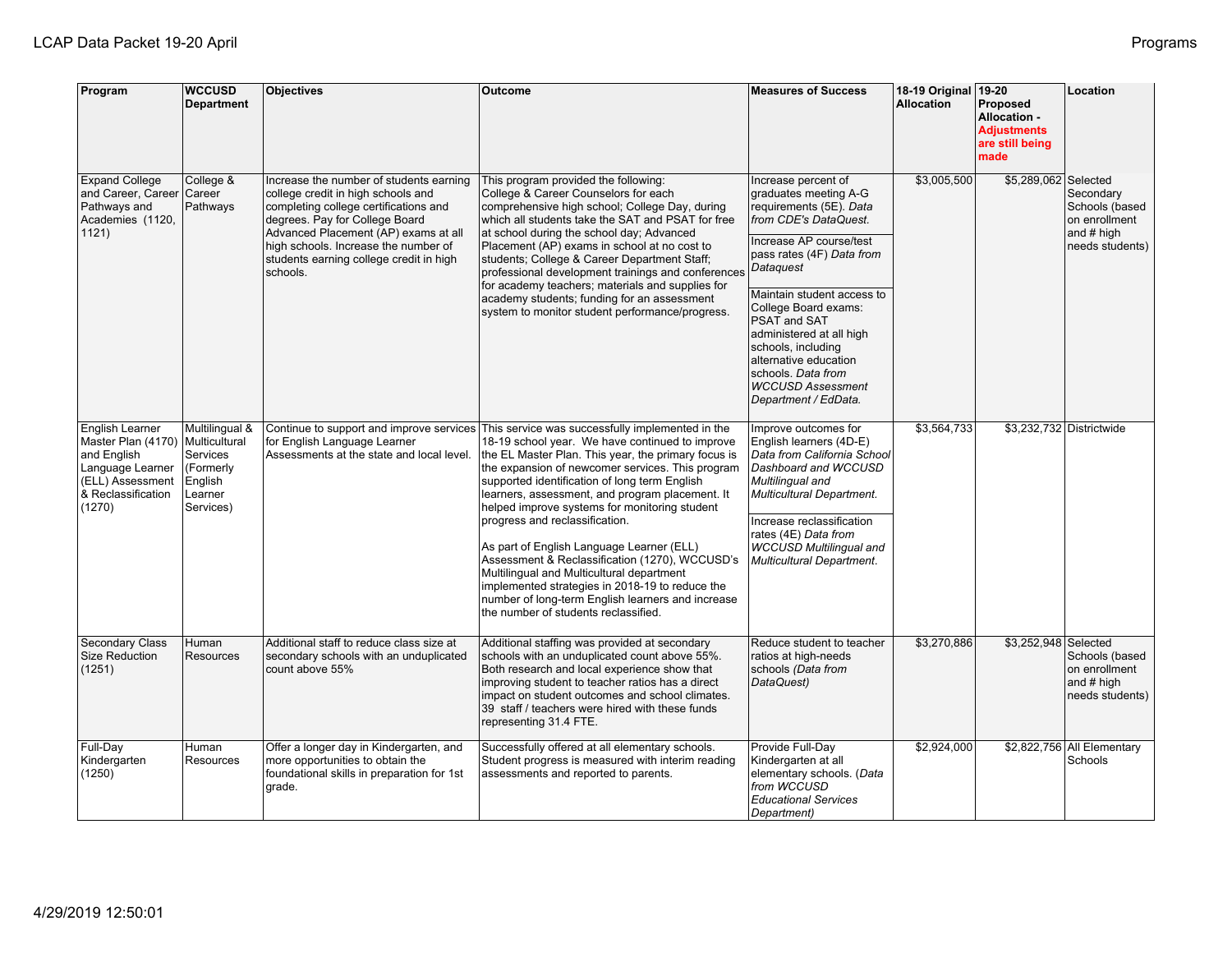| Program                                         | <b>WCCUSD</b><br><b>Department</b>                  | Objectives                                                                                                                                                                                   | <b>Outcome</b>                                                                                                                                                                                                                                                                                                                                                                                                                                                                                                                                                                                                                                                                               | <b>Measures of Success</b>                                                                                                                                                                                                                                                                               | 18-19 Original<br><b>Allocation</b> | $19-20$<br>Proposed<br>Allocation -<br><b>Adjustments</b><br>are still being<br>made | Location                                                         |
|-------------------------------------------------|-----------------------------------------------------|----------------------------------------------------------------------------------------------------------------------------------------------------------------------------------------------|----------------------------------------------------------------------------------------------------------------------------------------------------------------------------------------------------------------------------------------------------------------------------------------------------------------------------------------------------------------------------------------------------------------------------------------------------------------------------------------------------------------------------------------------------------------------------------------------------------------------------------------------------------------------------------------------|----------------------------------------------------------------------------------------------------------------------------------------------------------------------------------------------------------------------------------------------------------------------------------------------------------|-------------------------------------|--------------------------------------------------------------------------------------|------------------------------------------------------------------|
| Visual and<br>Performing Arts<br>(VAPA) (4230)  | Educational<br>Services                             | Covers school costs for materials and<br>supplies for art and music programs.<br>Funding is also used to augment<br>programs with culturally relevant<br>practices, materials, and training. | Funding for elementary and secondary arts<br>materials and supplies was provided to all sites by<br>arts discipline. Transportation needs were<br>supported as requested. VAPA Site Liaisons met<br>monthly to receive lessons and information to take<br>back to their sites. Culturally responsive pedagogy<br>coaching was provided to elementary instrumental<br>music teachers. Secondary programs expanded<br>and district-wide Festivals in Theater and Dance<br>were programmed for their 2nd annual<br>presentations.                                                                                                                                                               | Monitored to ensure needs<br>are met (L5) Data from<br><b>WCCUSD Educational</b><br>Services Department.                                                                                                                                                                                                 | \$1,100,000                         |                                                                                      | $$1,129,344$ Districtwide                                        |
| Summer Out of<br>School Time<br>Services (1290) | Educational<br>Services                             | Credit recovery classes for students to<br>complete courses needed to graduate<br>and meet A-G requirement for college<br>readiness.                                                         | This action/service contributes significantly to<br>successful graduation. Secondary students recover<br>credits through this program and are able to<br>graduate on time.                                                                                                                                                                                                                                                                                                                                                                                                                                                                                                                   | Reduce high school<br>dropouts.(5D) Data from<br><b>CDE's DataQuest.</b><br>Increase A-G completion<br>rates, including for English<br>Learner /Low Income<br>students (4C) Data from<br><b>CDE's DataQuest.</b><br>Increase graduation rates<br>(5E) Data from CDE's<br>California School<br>Dashboard. | \$763,000                           | \$500,000 Selected                                                                   | Schools (based<br>on enrollment<br>and # high<br>needs students) |
| Fabrication (FAB)<br>Lab (1160)                 | Teaching,<br>Learning, and<br>Leading<br>Department | Provide additional materials, supplies,<br>and staff for the Fab Lab and mobile Fab<br>Lab. Offer staff professional<br>development.                                                         | The end of year report will show that the work of the<br>Fab Lab has expanded both in content and in reach.<br>The Fab Lab Coach has mentored teachers in<br>making and creating using the Fab Lab resources.<br>Students at Crespi and KHS have an opportunity to<br>take electives in the Labs at their respective<br>schools. Funding covers costs for Fab Lab Director<br>who trains teachers and supports the resources.<br>Fab Lab Office Manager who supports daily<br>operations, and Fab Lab Teacher on Special<br>Assignment (TOSA) who trains and coaches<br>teachers.<br>Funding also supports materials and supplies<br>needed to ensure proper functioning of all<br>machines. | Fab Lab will increase:<br>number of schools/students<br>using the facility and<br>mobile lab, hours of<br>operation, number of<br>visitors. This is monitored<br>internally and reported in<br>(L4) Data from WCCUSD<br><b>Educational Services</b><br>Department.                                       | \$404,000                           |                                                                                      | \$292,222 Districtwide<br>(includes Mobile)<br><b>FAB LAB)</b>   |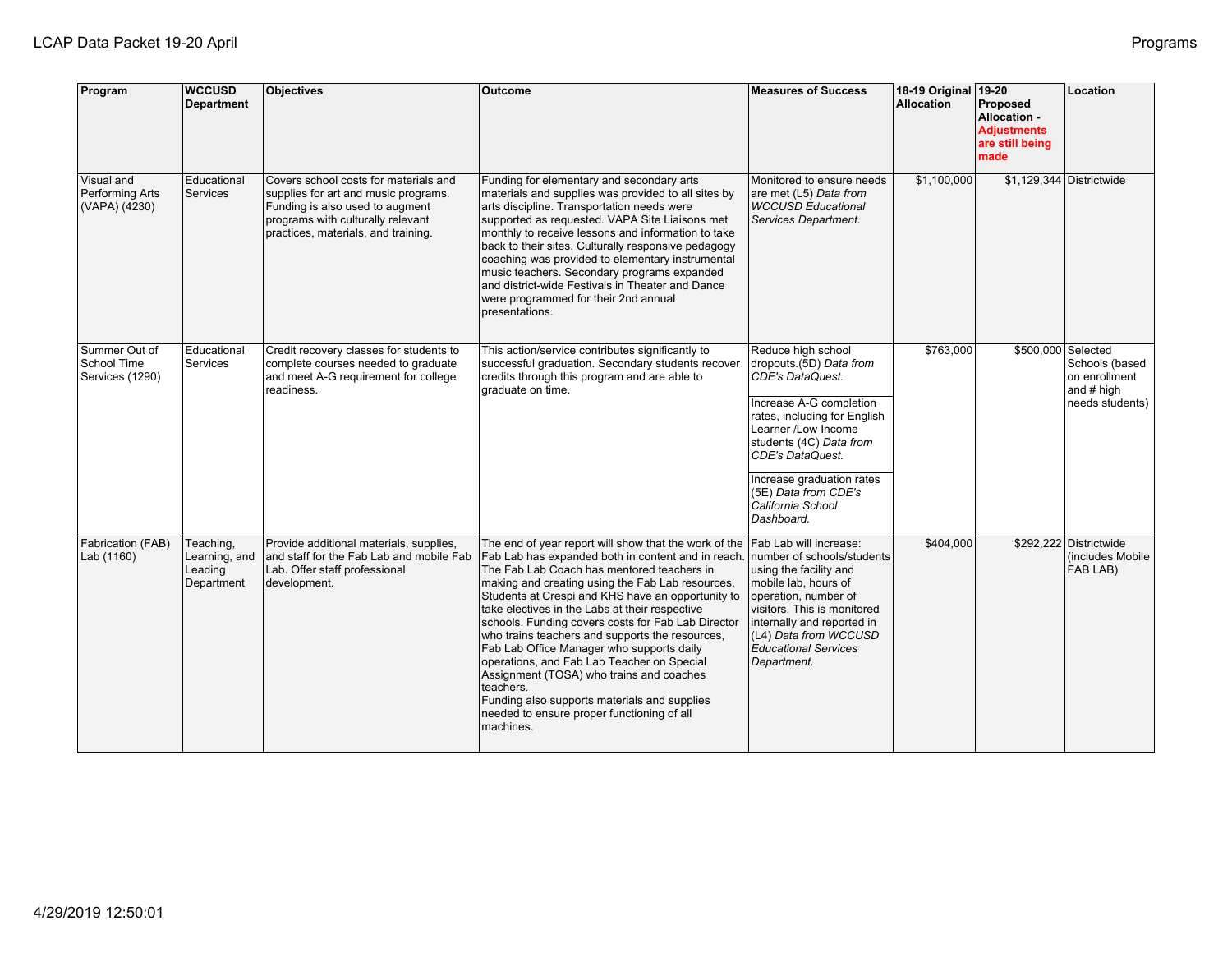| Program                                                  | <b>WCCUSD</b><br><b>Department</b> | <b>Objectives</b>                                                                                                                                                                                         | <b>Outcome</b>                                                                                                                                                                                                                                                                                                                                             | <b>Measures of Success</b>                                                                                                                                                                                      | 18-19 Original 19-20<br><b>Allocation</b> | Proposed<br>Allocation -<br><b>Adjustments</b><br>are still being<br>made | Location                                                                                       |
|----------------------------------------------------------|------------------------------------|-----------------------------------------------------------------------------------------------------------------------------------------------------------------------------------------------------------|------------------------------------------------------------------------------------------------------------------------------------------------------------------------------------------------------------------------------------------------------------------------------------------------------------------------------------------------------------|-----------------------------------------------------------------------------------------------------------------------------------------------------------------------------------------------------------------|-------------------------------------------|---------------------------------------------------------------------------|------------------------------------------------------------------------------------------------|
| Dual immersion<br>(1102)                                 | Educational<br>Services            | Help with start up costs of the West<br>County Mandarin School.                                                                                                                                           | Continued support to launch the Mandarin K-8 Dual<br>Immersion program. The mission of this school is to<br>serve high needs students where at least 50% of<br>students enrolled are low income, English learner,<br>or foster youth.                                                                                                                      | Enrollment will show that<br>school is serving high<br>needs students (L12) Data<br>collected by the CDE<br>through the California<br><b>Longitudinal Pupil</b><br><b>Achievement Data System</b><br>(CALPADS). | \$357,000                                 | \$100,000                                                                 | <b>West County</b><br>Mandarin<br>School                                                       |
| Read 180/System<br>44 School Licenses Services<br>(1261) | Educational                        | Read 180/System 44 is the secondary<br>reading intervention program for the<br>district. This program is a<br>comprehensive, research-based<br>intervention.                                              | Provided Read 180 / System 44 licenses to target<br>students who are reading below grade level.                                                                                                                                                                                                                                                            | Improve student outcomes<br>for low-performing<br>students: Increase SBAC<br>ELA (4A), SBAC Grade 11<br>ELA scores for EAP (4G)<br>Data from CDE's<br>DataQuest.                                                | \$544,000                                 |                                                                           | \$57,350 All Secondary<br>Schools                                                              |
| <b>Grad Tutor</b><br>Program (1280)                      | Human<br>Resources                 | Graduate Tutors are positions that<br>provide academic support to low<br>performing students at their assigned<br>schools, includes an emphasis on<br>English Learners to improve English<br>proficiency. | This program does not have a system of progress<br>monitoring or reporting at a districtwide level. It was<br>implemented in the 2018-19 school year.                                                                                                                                                                                                      | This program does not<br>have a formal system of<br>progress monitoring or<br>reporting at a districtwide<br>level. Success is measured<br>at the school level.                                                 | \$3,015,093                               |                                                                           | \$0 Selected<br>Schools                                                                        |
|                                                          |                                    |                                                                                                                                                                                                           | Goal 2: Invested Employees<br>2.1 Competitive Compensation: Offer competitive compensation to attract and retain quality educators.                                                                                                                                                                                                                        |                                                                                                                                                                                                                 | <b>TOTAL</b>                              | \$17,919,163                                                              |                                                                                                |
| <b>Teacher Salary</b>                                    | Human                              |                                                                                                                                                                                                           | This supports teacher salary increases at  WCCUSD increased teacher salaries and reduced                                                                                                                                                                                                                                                                   | Improve teacher                                                                                                                                                                                                 | \$9,649,071                               |                                                                           | $$14, 155, 803$ K-8 schools and                                                                |
| Increases (2312)                                         | Resources                          | high needs schools                                                                                                                                                                                        | class size (meaning more teachers are needed).<br>This will directly increase the district's ability to<br>recruit and retain high quality teachers to support<br>students at highest needs schools. Historic data<br>clearly shows that schools with highest needs<br>students have experienced the highest rates of<br>teacher turnover in the district. | satisfaction: Increase<br>teacher retention (L1),<br>lincrease teacher<br>satisfaction as measured<br>by surveys (6C) Data from<br>WCCUSD's Human<br><b>Resources Department and</b><br>YouthTruth.             |                                           |                                                                           | elementaries<br>with 97% or<br>higher high<br>needs students<br>and more than<br>300 students. |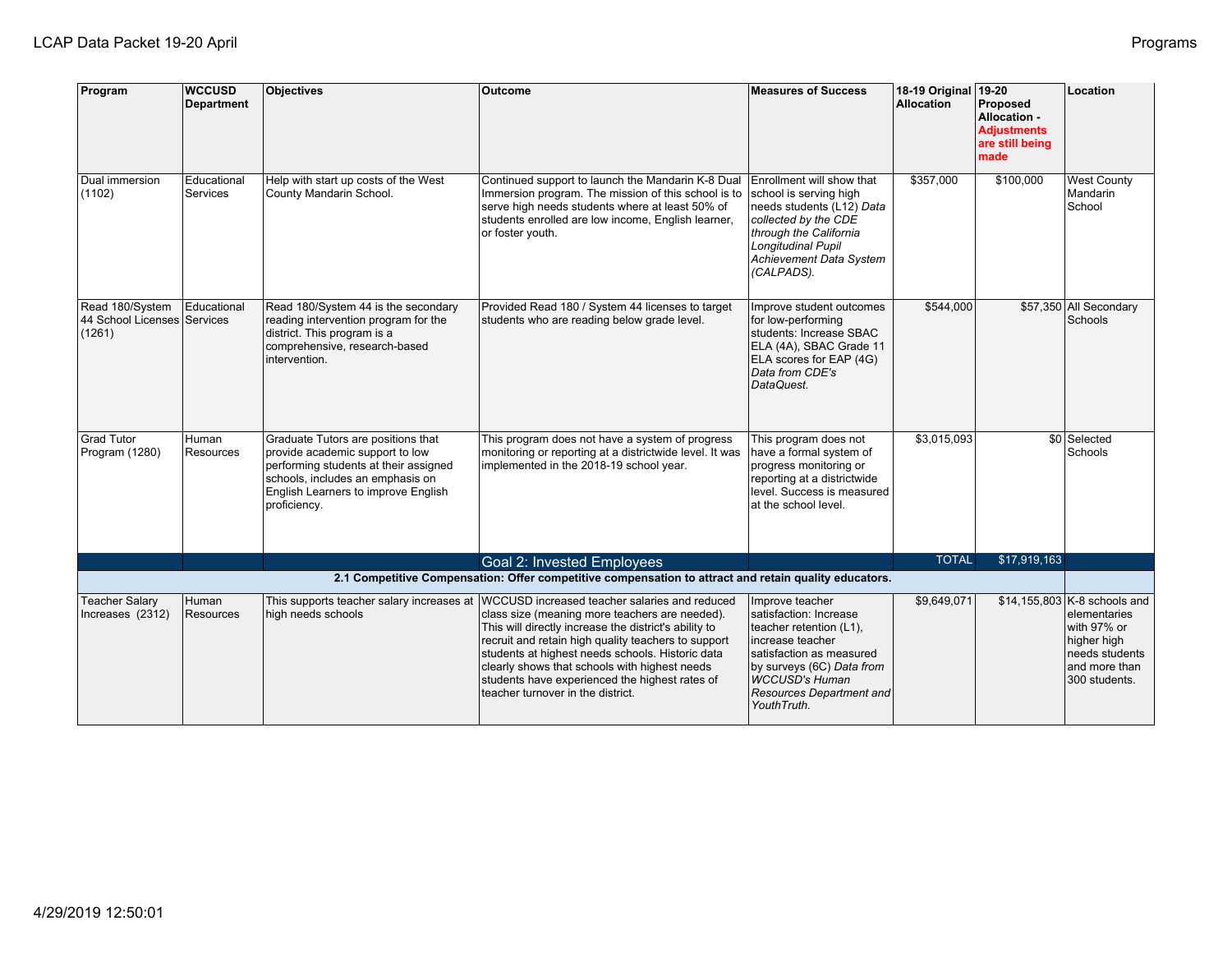| Program                                                                                   | <b>WCCUSD</b><br><b>Department</b>                   | <b>Objectives</b>                                                                                                                                                                        | <b>Outcome</b>                                                                                                                                                                                                                                                                                                                                                                                                                                                                                                                                                              | <b>Measures of Success</b>                                                                                                                                                                         | 18-19 Original<br><b>Allocation</b> | $19-20$<br>Proposed<br>Allocation -<br><b>Adiustments</b><br>are still being<br>made | Location                 |
|-------------------------------------------------------------------------------------------|------------------------------------------------------|------------------------------------------------------------------------------------------------------------------------------------------------------------------------------------------|-----------------------------------------------------------------------------------------------------------------------------------------------------------------------------------------------------------------------------------------------------------------------------------------------------------------------------------------------------------------------------------------------------------------------------------------------------------------------------------------------------------------------------------------------------------------------------|----------------------------------------------------------------------------------------------------------------------------------------------------------------------------------------------------|-------------------------------------|--------------------------------------------------------------------------------------|--------------------------|
| Teacher<br>Recruitment and<br>Retention, New<br>teacher support<br>(2315)                 | Human<br>Resources<br>and<br>Educational<br>Services | New teachers are provided support to<br>help them succeed.                                                                                                                               | Provide support to new teachers to ensure they<br>have the tools they need to succeed in high needs<br>schools. Every intern teacher receives a mentor as<br>part of TIP (Teacher Induction Program). New<br>teachers were also provided 5 days of professional<br>learning focused on the California Standards,<br>WCCUSD Theories of Action, culturally relevant and<br>trauma-informed practices, positive school climate,<br>social-emotional learning, and parent engagement.<br>Covers costs to recruit, process, and find new<br>teachers through Teach for America. | Teacher retention at high<br>needs schools will<br>increase, especially at<br>schools in the Kennedy<br>family. Data from<br><b>WCCUSD's Human</b><br><b>Resources Department</b>                  | \$1.000.000                         |                                                                                      | \$1,001,255 Districtwide |
|                                                                                           |                                                      |                                                                                                                                                                                          | 2.2 Supportive Conditions: Develop school environments where all basic needs are met.                                                                                                                                                                                                                                                                                                                                                                                                                                                                                       |                                                                                                                                                                                                    |                                     |                                                                                      |                          |
| <b>Typist Clerk</b><br>Support for<br>Attendance and<br>Community<br>Engagement<br>(5250) | Human<br>Resources<br>and<br>Community<br>Engagement | Provide extra support for targeted<br>elementary and secondary schools for<br>data collection and attendance<br>monitoring.                                                              | Extra support was provided for targeted elementary<br>and secondary schools for data collection and<br>attendance monitoring.                                                                                                                                                                                                                                                                                                                                                                                                                                               | Reduce rate of chronic<br>absenteeism (5B) Data<br>from CDE's DataQuest.                                                                                                                           | \$793,000                           |                                                                                      | \$867,169 Districtwide   |
| Technology<br>Coaches to<br><b>Support Teachers</b><br>(4150)                             | Educational<br>Services                              | Coaches assist teachers from highest<br>need schools to successfully integrate<br>technology into the curriculum.                                                                        | Tech coaches provided support to teachers to<br>improve their ability to use technology in the<br>classroom. Teachers received support to help plan<br>and execute technology-integrated lessons, build<br>professional learning communities, and better use<br>technology (L9)                                                                                                                                                                                                                                                                                             | Establish a baseline for<br>reporting number of<br>teachers served and<br>demonstrating program<br>effectiveness for high<br>needs schools. WCCUSD's<br><b>Educational Services</b><br>Department. | \$433.000                           |                                                                                      | \$450,000 Districtwide   |
| Evaluations and<br>Program Support<br>(5260)                                              | <b>Business</b><br>Services                          | Provide a business services professional<br>to manage LCFF fund reporting. Provide<br>services to help authentically evaluate<br>and progress monitor the LCAP actions<br>and services.  | The district joined the CORE data collaborative,<br>which provides educators a clearer picture of school<br>performance. Using CORE data, trainings focused<br>on data were held with principals, district<br>administrators, and staff.                                                                                                                                                                                                                                                                                                                                    | CORE reports are used to<br>evaluate current school<br>progress and areas of<br>greatest success and<br>greatest need. Data from<br><b>WCCUSD's Information</b><br>Technology Department.          | \$223,500                           |                                                                                      | \$336,694 Districtwide   |
| <b>Assessment Tools</b><br>(Renaissance<br>Learning) (1150)                               | Educational<br>Services                              | Ensure that all schools have access to<br>assessment tools. Support the K-8<br>Renaissance Learning assessment<br>program (STAR Early Literacy, STAR<br>Reading and Accelerated Reader). | Ensure that all schools have access to assessment<br>tools. Support the K-8 Renaissance Learning<br>assessment program (STAR Early Literacy, STAR<br>Reading and Accelerated Reader). Before<br>Renaissance was LCAP funded, these assessment<br>tools were only available to school sites with funding<br>for this program. The district found that the highest<br>need schools did not have access to the<br>assessments, and therefore determined that funding<br>the assessment tool districtwide was the best<br>option.                                               | All schools have access to<br>benchmark assessments.<br>Data from Renaissance<br>Learning and WCCUSD's<br><b>Educational Services</b><br>Department.                                               | \$323,620                           |                                                                                      | \$242,583 Districtwide   |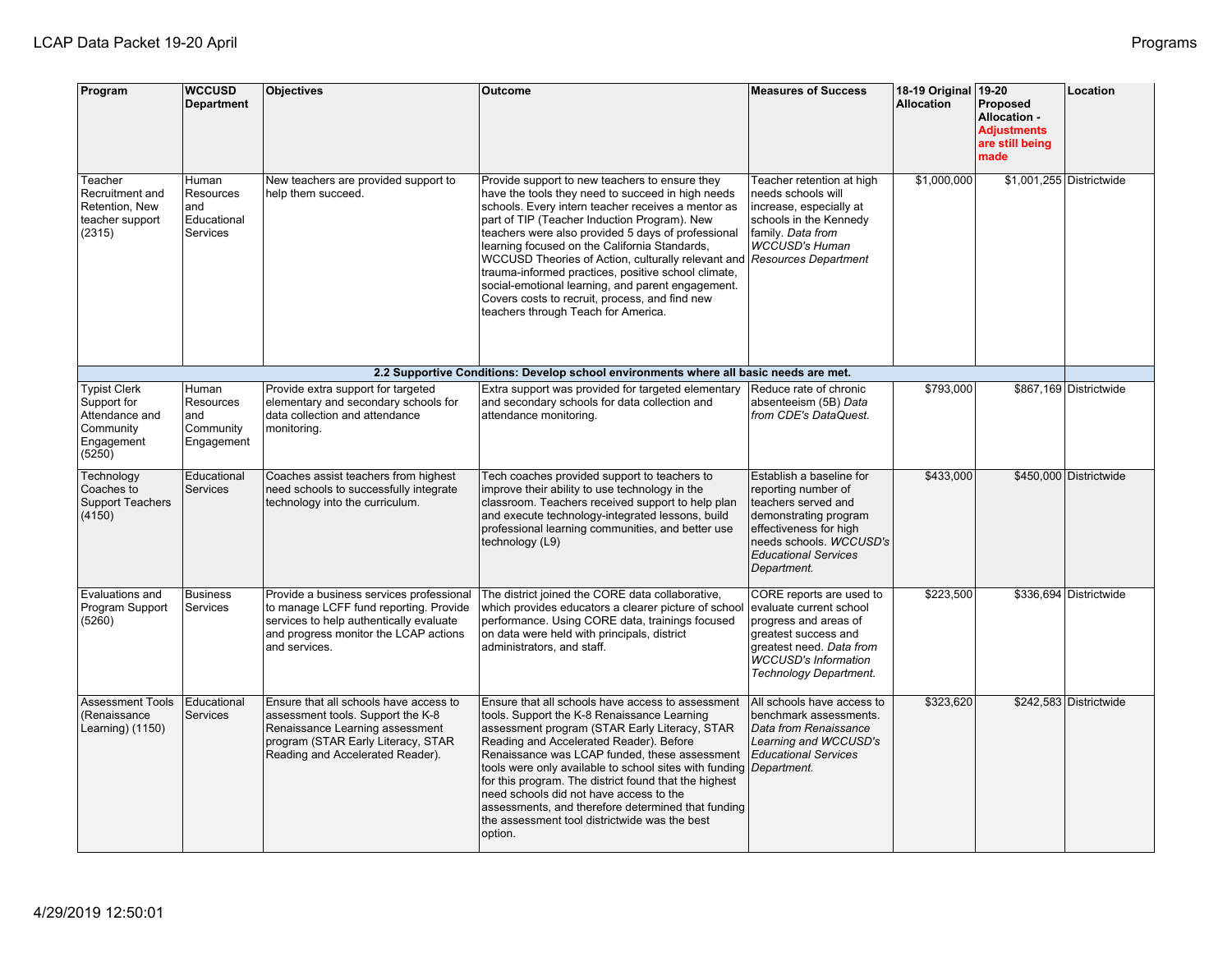| Program                                                                    | <b>WCCUSD</b><br><b>Department</b> | <b>Objectives</b>                                                                                                                                                                                                                                                                                                                 | Outcome                                                                                                                                                                                                                                                                                                                                                                                                                                                                                                                                                                                                                                                                                                                                                          | <b>Measures of Success</b>                                                                                                                                                                                                                                                                                                                                                                                                                                           | 18-19 Original 19-20<br><b>Allocation</b> | Proposed<br>Allocation -<br><b>Adjustments</b><br>are still being<br>made | Location                                                         |
|----------------------------------------------------------------------------|------------------------------------|-----------------------------------------------------------------------------------------------------------------------------------------------------------------------------------------------------------------------------------------------------------------------------------------------------------------------------------|------------------------------------------------------------------------------------------------------------------------------------------------------------------------------------------------------------------------------------------------------------------------------------------------------------------------------------------------------------------------------------------------------------------------------------------------------------------------------------------------------------------------------------------------------------------------------------------------------------------------------------------------------------------------------------------------------------------------------------------------------------------|----------------------------------------------------------------------------------------------------------------------------------------------------------------------------------------------------------------------------------------------------------------------------------------------------------------------------------------------------------------------------------------------------------------------------------------------------------------------|-------------------------------------------|---------------------------------------------------------------------------|------------------------------------------------------------------|
|                                                                            |                                    |                                                                                                                                                                                                                                                                                                                                   | 2.3 Increased Capacity: Support staff in their growth and development through quality professional learning based on individual needs.                                                                                                                                                                                                                                                                                                                                                                                                                                                                                                                                                                                                                           |                                                                                                                                                                                                                                                                                                                                                                                                                                                                      |                                           |                                                                           |                                                                  |
| Professional<br>Development and<br><b>Teacher Support</b><br>(TSAP) (6110) | Educational<br>Services            | Support struggling teachers. Teachers<br>who need support in classroom<br>management, positive school climate,<br>and instructional delivery receive support<br>from the TSAP program.                                                                                                                                            | Coaching was provided to approximately 300<br>teachers by a veteran teacher or on-staff teacher<br>coaches.                                                                                                                                                                                                                                                                                                                                                                                                                                                                                                                                                                                                                                                      | Improved climate in<br>classrooms and reduction<br>in suspensions. Data from<br>the CDE's California<br>School Dashboard                                                                                                                                                                                                                                                                                                                                             | \$450,000                                 |                                                                           | \$865,659 Districtwide                                           |
|                                                                            |                                    |                                                                                                                                                                                                                                                                                                                                   | <b>Goal Three: Caring Schools</b>                                                                                                                                                                                                                                                                                                                                                                                                                                                                                                                                                                                                                                                                                                                                |                                                                                                                                                                                                                                                                                                                                                                                                                                                                      | <b>TOTAL</b>                              | \$13,077,663                                                              |                                                                  |
|                                                                            |                                    |                                                                                                                                                                                                                                                                                                                                   | 3.1 Safe & Welcoming Schools: Provide school environments where students, families, and staff feel safe and welcome.                                                                                                                                                                                                                                                                                                                                                                                                                                                                                                                                                                                                                                             |                                                                                                                                                                                                                                                                                                                                                                                                                                                                      |                                           |                                                                           |                                                                  |
| <b>School Community</b><br>Outreach Workers<br>(SCOWs) (3110)              | Community<br>Engagement            | School Community Outreach Workers<br>are placed at high needs schools to<br>support family engagement and<br>partnerships school wide. They assist<br>families in establishing home<br>environments which support children as<br>students. They design effective forms for<br>school-to-home and home-to-school<br>communication. | This program is effective in improving outcomes for<br>unduplicated pupils because SCOWs serve as the<br>bridge between the school and home. Schools with<br>SCOWs are able to support families by leading<br>efforts as part of a team or directly. SCOWs support<br>efforts to strengthen relationships between the<br>home and school, develop and sustain welcoming<br>school environments support learning at home,<br>connect and tap into community resources that<br>families need and help develop parent leadership.<br>All of these actions combined allow parents of<br>unduplicated pupils to support their child's<br>education. Studies indicate that a strong<br>relationship between home and school increases<br>student academic performance. | Increase parent satisfaction<br>& engagement (3A, L9)<br>Data from YouthTruth /<br><b>WCCUSD Assessment</b><br>Increase Parent Survey<br>responses (3A) Data from<br>California Healthy Kids<br>Survey / WestEd, and<br>YouthTruth provided by<br><b>WCCUSD Assessment</b><br>Measure how SCOWS<br>spend their time (L10) Data<br>from WCCUSD's<br><b>Community Engagement</b><br>Department.                                                                        | \$2,793,000                               | \$2,562,107 Selected                                                      | Schools (based<br>on enrollment<br>and # high<br>needs students) |
| <b>Parent University</b><br>and Volunteer<br>Support (3120)                | Community<br>Engagement            | linto the resources found in our<br>community. Parent University helps<br>parents of unduplicated pupils<br>understand and partner with the<br>educational system, learn how to support<br>the needs of their children.                                                                                                           | Parent volunteerism allows schools to tap This program is effective in improving outcomes for<br>unduplicated pupils because it encourages parent<br>volunteerism and engagement so that parents of<br>unduplicated students understand the educational<br>system, learn how to support learning at home and<br>how to advocate for the needs of their children.<br>learning at home and how to advocate for Data shows that after attending Parent University,<br>96% of participants reported they felt capable of<br>supporting their child's learning at home.<br>The program will continue to improve with more<br>expansive programming to include modules<br>developed by the African American School Advisory<br>Team (AASAT).                           | Increase parent satisfaction<br>and engagement (3A)<br>Increase # of parent<br>university graduates (3C)<br>Data from WCCUSD's<br><b>Community Engagement</b><br>Department.<br>Increase # of parents<br>graduating from parent<br>university who are parents<br>of low income, English<br>Learner, foster youth,<br>African American students<br>and / or student with<br>disabilities (3C) Data from<br><b>WCCUSD's Community</b><br><b>Engagement Department.</b> | \$290,000                                 |                                                                           | \$275,000 Districtwide                                           |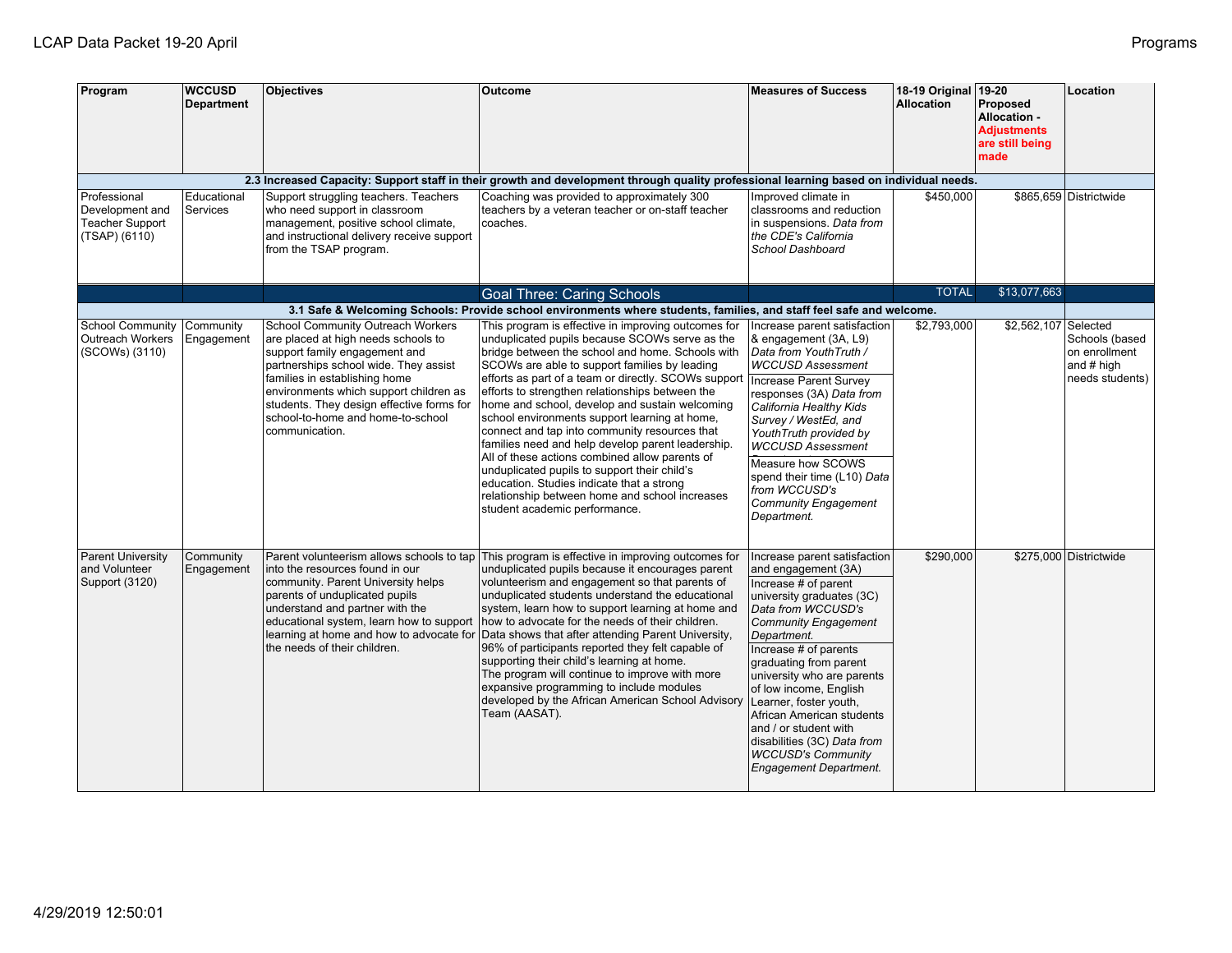| Program                                                                                           | <b>WCCUSD</b><br><b>Department</b>                             | <b>Objectives</b>                                                                                                                                                                                                                                                                                             | <b>Outcome</b>                                                                                                                                                                                                                                                                                                                                                                                                                                                                                                                                                                                                                                                                                            | <b>Measures of Success</b>                                                                                                                                                                                                                                                              | 18-19 Original 19-20<br><b>Allocation</b> | Proposed<br>Allocation -<br><b>Adjustments</b><br>are still being<br>made | Location                                                                                                            |
|---------------------------------------------------------------------------------------------------|----------------------------------------------------------------|---------------------------------------------------------------------------------------------------------------------------------------------------------------------------------------------------------------------------------------------------------------------------------------------------------------|-----------------------------------------------------------------------------------------------------------------------------------------------------------------------------------------------------------------------------------------------------------------------------------------------------------------------------------------------------------------------------------------------------------------------------------------------------------------------------------------------------------------------------------------------------------------------------------------------------------------------------------------------------------------------------------------------------------|-----------------------------------------------------------------------------------------------------------------------------------------------------------------------------------------------------------------------------------------------------------------------------------------|-------------------------------------------|---------------------------------------------------------------------------|---------------------------------------------------------------------------------------------------------------------|
|                                                                                                   |                                                                |                                                                                                                                                                                                                                                                                                               | 3.2 Positive School Climates: Strengthen school culture through a tiered system of positive and restorative supports.                                                                                                                                                                                                                                                                                                                                                                                                                                                                                                                                                                                     |                                                                                                                                                                                                                                                                                         |                                           |                                                                           |                                                                                                                     |
| Practices for<br>African American<br>Student<br>Support/Success<br>(PAASSS) (1180,<br>2180, 3180) | Educational<br>Services /<br>Teaching<br>Learning &<br>Leading | <b>Student:</b> Support academic, honors &<br>enrichment programs, student<br>engagement support staff, and college<br>readiness programs to provide access<br>and career support to African American<br>males, girls in STEM, etc.                                                                           | Student programs: Mafanikio (includes several after<br>school enrichment programs including Look Good<br>Feel Good, POWER mentoring program, Study<br>Island, Brainology, and field trips.) College<br>Readiness, Rising Young Scholars, and<br>transportation for college tours.                                                                                                                                                                                                                                                                                                                                                                                                                         | Increase the number of<br>schools served by<br>Mafanikio (L9) Data from<br><b>WCCUSD's Educational</b><br>Services Department.<br>Improve African American                                                                                                                              | \$575,000                                 |                                                                           | \$596,105 Districtwide                                                                                              |
|                                                                                                   |                                                                |                                                                                                                                                                                                                                                                                                               |                                                                                                                                                                                                                                                                                                                                                                                                                                                                                                                                                                                                                                                                                                           | student satisfaction<br>(Pending data from Youth<br>Truth Survey / WCCUSD<br><b>Assessment Department)</b>                                                                                                                                                                              |                                           |                                                                           |                                                                                                                     |
|                                                                                                   |                                                                | Parent: Increase African American<br>parent voice and access to become<br>involved. Improve communication with<br>parents. Staff: Provide teacher, staff, and<br>administrator professional development<br>to ensure staff are culturally competent.                                                          | Parent: funded the African American School<br>Advisory Team (AASAT) and the African American<br>Parent Advisory Committee (AAPAC) - district /site<br>wide committees to convene parents of African<br>American/Black students from all schools. Support<br>staff to outreach to African American parents to<br>improve outcomes for African American students.                                                                                                                                                                                                                                                                                                                                           | Improve African American<br>parent satisfaction<br>(Pending data from Youth<br>Truth Survey / WCCUSD<br><b>Assessment Department)</b><br>Increase African American<br>parent university graduates<br>from 7% in 17-18<br>(WCCUSD Community<br><b>Engagement Department</b><br>Data, L8) | \$75,000                                  | \$77,373                                                                  |                                                                                                                     |
|                                                                                                   |                                                                | Staff: Professional development for<br>teachers, administrators, and support<br>staff.                                                                                                                                                                                                                        | Staff: Training for teachers on the following:<br>educator efficacy, growth mindset and culturally<br>responsive approach to student engagement.<br>Professional development for teachers,<br>administrators, and support staff.                                                                                                                                                                                                                                                                                                                                                                                                                                                                          | Reduce suspensions of<br>African American students<br>(6A) Data from CDE's<br>DataQuest.                                                                                                                                                                                                | \$100,000                                 | \$103,531                                                                 |                                                                                                                     |
| Direct Funding to<br>Schools (9670)                                                               | Educational<br>Services and<br>School<br>Principals            | More funding is given to schools with<br>more high needs students. School<br>leaders work with instructional leadership<br>teams (ILTs) and School Site Councils<br>(SSCs) to plan and design a school-wide<br>program to improve teaching/learning,<br>school climate, attendance and parent<br>involvement. | Schools received money to determine how to best<br>improve outcomes for high needs students. The<br>amount of money sent to each school was based on<br>both enrollment and number of high needs students.<br>The district believes students are best supported<br>through a combination of central program<br>allocations and site-based decisions. Goals for each<br>school are set by its School Site Council. The goals<br>must aim to improve outcomes for low-income,<br>English Learner, and foster youth students. Since<br>WCCUSD was identified for differentiated<br>assistance for special education and African<br>American students, the needs of these students<br>must also be addressed. | Measures of success vary<br>by school.<br>Where can I find<br>information about my<br>school? Each school<br>reports progress in its<br>School Plan for Student<br>Achievement (SPSA (https:<br>//www.wccusd.<br>net/domain/76).                                                        | \$6,650,269                               |                                                                           | \$6,578,963 Districtwide.<br>Amount of<br>funding to each<br>school is based<br>on the # of high<br>needs students. |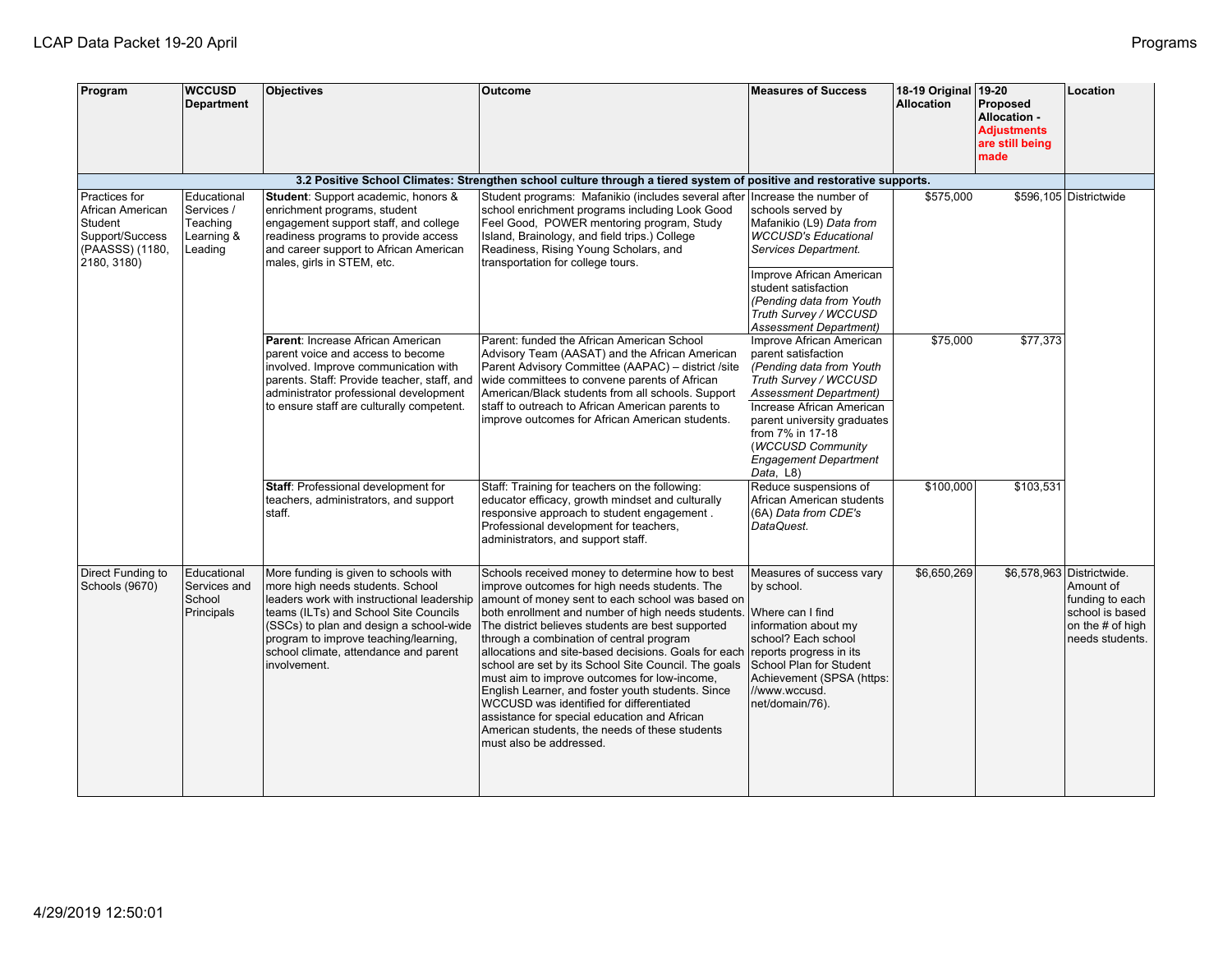| Program                                                       | <b>WCCUSD</b><br>Department                         | Objectives                                                                                                                                                                                                                | Outcome                                                                                                                                                                                                                                                                                                        | <b>Measures of Success</b>                                                                                                                                                                                                                                              | 18-19 Original<br><b>Allocation</b> | 19-20<br>Proposed<br>Allocation -<br><b>Adjustments</b><br>are still being<br>made | Location                                                   |
|---------------------------------------------------------------|-----------------------------------------------------|---------------------------------------------------------------------------------------------------------------------------------------------------------------------------------------------------------------------------|----------------------------------------------------------------------------------------------------------------------------------------------------------------------------------------------------------------------------------------------------------------------------------------------------------------|-------------------------------------------------------------------------------------------------------------------------------------------------------------------------------------------------------------------------------------------------------------------------|-------------------------------------|------------------------------------------------------------------------------------|------------------------------------------------------------|
|                                                               |                                                     |                                                                                                                                                                                                                           | 3.3 Socio-Emotional Services: Support the whole child through effective social and emotional supports as part of a Full Service Community Schools approach.                                                                                                                                                    |                                                                                                                                                                                                                                                                         |                                     |                                                                                    |                                                            |
| School Climate and<br>Social Work<br>Services (4220,<br>4272) | Community<br>Engagement<br>and Special<br>Education | Support licensed social worker and<br>mental health clinicians at Helms and<br>DeJean Middle Schools. Expand mental<br>at highest needs middle schools. Support Schools.<br>school attendance for high needs<br>students. | This action/service supported licensed social worker<br>and mental health clinicians at Helms and DeJean<br>Middle Schools. Expand mental health support for<br>health support for highest needs students highest needs students at highest needs middle                                                       | Improved school climate -<br>CHKS (Attendance,<br>absenteeism, and dropouts<br>5A-D, Suspension and<br>Expulsion Rates 6A-B)<br>DataQuest, California<br>School Dashboard                                                                                               | \$1,885,210                         | \$1,770,233 Selected                                                               | Secondary<br>Schools                                       |
| <b>Full Service</b><br>Community<br>Schools (4240)            | Community<br>Engagement                             | Implement Full Service Community<br>School strategy at 21 sites to improve<br>coordination of community based<br>services and support the development of<br>the whole child.                                              | The program was successfully implemented to offer<br>a supportive environment where barriers to learning<br>were addressed including health needs, equitable<br>disciplinary system, a multi-tiered system of support<br>(MTSS) for behavior, not academics. Improved<br>equity in attendance and achievement. | Increase student access to<br>health services, including<br>mental, dental, and<br>physical health<br>In the 2019-20 year,<br><b>WCCUSD's Community</b><br><b>Engagement Department</b><br>will develop a baseline to<br>report how students served<br>by this program. | \$576,000                           | \$1,114,351                                                                        | Selected<br>Schools (based<br>on # high needs<br>students) |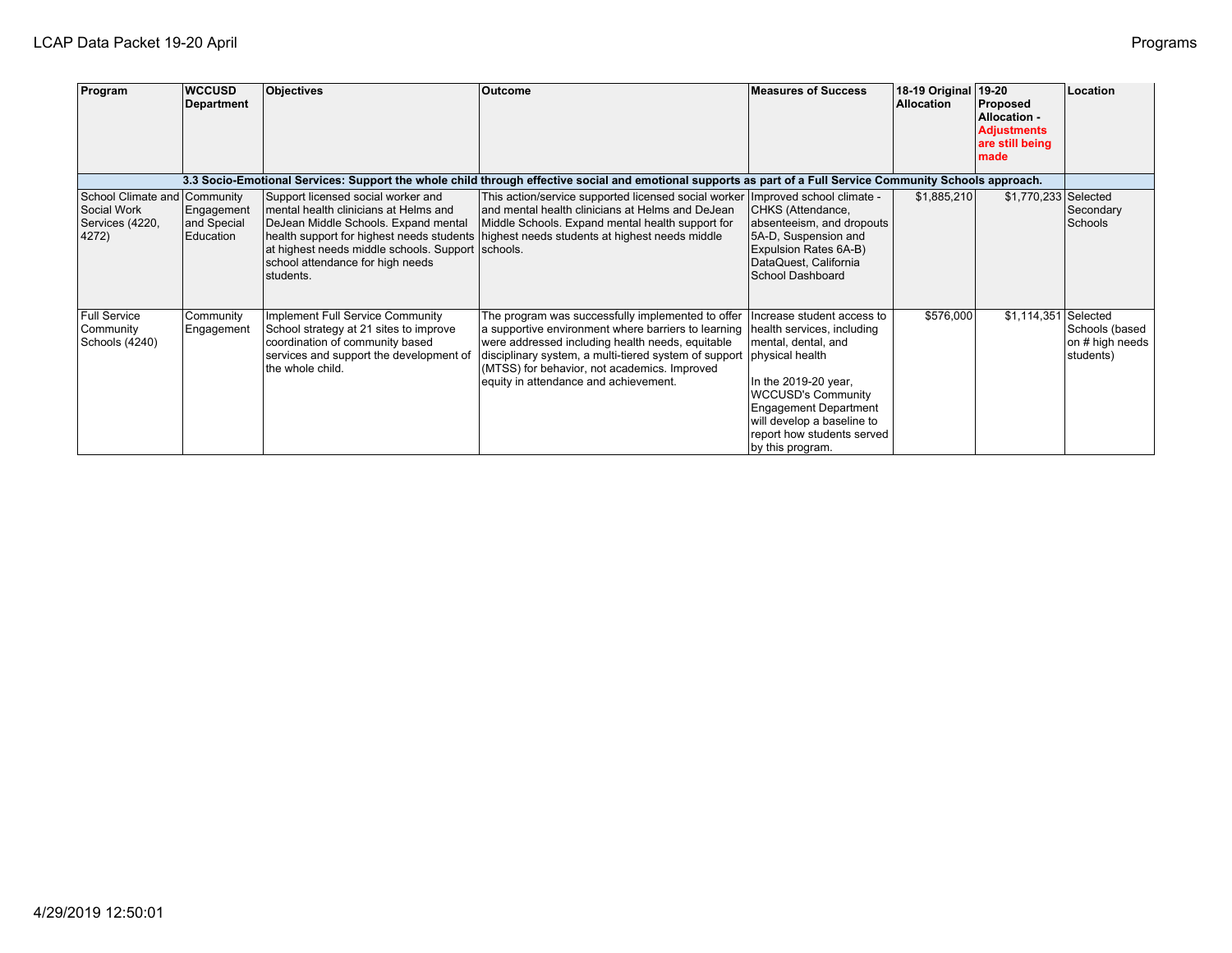| $\overline{\overline{t}}$ | <b>Measure</b>                                                                                                                                                                                                              | $16-17$ | $17-18$ | 18-19                 | <b>Data Source</b>                                                     | <b>Timeline</b>                |
|---------------------------|-----------------------------------------------------------------------------------------------------------------------------------------------------------------------------------------------------------------------------|---------|---------|-----------------------|------------------------------------------------------------------------|--------------------------------|
|                           |                                                                                                                                                                                                                             |         |         | <b>STATE MEASURES</b> |                                                                        |                                |
|                           |                                                                                                                                                                                                                             |         |         |                       |                                                                        |                                |
|                           | These measures are set by the state and most of them have a one-year delay. Questions and comments about the delay in data reporting should be<br>directed to the California Department of Education at 916-319-0800        |         |         |                       |                                                                        |                                |
| $\sqrt{1A}$               | Ensure 100% appropriately assigned and fully                                                                                                                                                                                | 100%    | 100%    | $\sqrt{93\%}$         | Contra Costa County Office of Fall                                     |                                |
|                           | credentialed teachers for all students, including<br><b>English Learners</b>                                                                                                                                                |         |         |                       | <b>Education Williams Report</b>                                       |                                |
| 1B                        | Ensure Williams' certification finds that 100%                                                                                                                                                                              | 100%    | 100%    | 100%                  | Contra Costa County Office of Fall                                     |                                |
|                           | students have access to standards aligned materials                                                                                                                                                                         |         |         |                       | <b>Education Williams Report</b>                                       |                                |
| $\overline{1C}$           | Increase % facilities with Good / Exemplary rating by<br>3% from 90% in 15-16                                                                                                                                               | 94%     | 86%     | 74%                   | Contra Costa County Office of Fall<br><b>Education Williams Report</b> |                                |
| $2A-B$                    | Complete Self-Reflection Tool on California Schools<br>Dashboard on Implementation of Academic<br>Standards. Implement academic content and<br>performance standards adopted by the California<br>State Board of Education. | Yes     | Yes     | Yes                   | <b>CDE California School</b><br>Dashboard                              | Fall                           |
| 3A                        | Parent volunteer numbers will increase                                                                                                                                                                                      | 1,806   | 1,576   | Pending               | <b>WCCUSD Community</b><br><b>Engagement Department</b>                | Summer                         |
| $\overline{3A}$           | Parent Survey response rate on California School<br>Parent Survey will increase by 10% from 2,835 in<br>$15 - 16$                                                                                                           | 2,629   | 3,235   | N/A                   | WestEd / WCCUSD<br><b>Assessment Department</b>                        | Discontinued                   |
| 3A                        | California School Parent Survey will measure<br>increase in parent engagement, involvement, and<br>satisfaction                                                                                                             |         |         | N/A                   | WestEd / WCCUSD<br><b>Assessment Department</b>                        | Discontinued                   |
| $\overline{3A}$           | -- This school actively seeks the input of parents<br>before making important decisions                                                                                                                                     | 76%     | 73%     | N/A                   | WestEd / WCCUSD<br><b>Assessment Department</b>                        | Discontinued                   |
| 3A                        | -- This school allows input and welcomes parents'<br>contributions.                                                                                                                                                         | 87%     | 86%     | N/A                   | WestEd / WCCUSD<br><b>Assessment Department</b>                        | Discontinued                   |
| $\overline{3A}$           | -- This school encourages me to be an active partner<br>with the school in educating my child.                                                                                                                              | 90%     | 88%     | N/A                   | WestEd / WCCUSD<br><b>Assessment Department</b>                        | Discontinued                   |
| 3A                        | -- This school has a supportive learning environment<br>for my child.                                                                                                                                                       | 90%     | 89%     | N/A                   | WestEd / WCCUSD<br><b>Assessment Department</b>                        | Discontinued                   |
| 3A                        | -- This school has adults that really care about<br>students.                                                                                                                                                               | 90%     | 87%     | N/A                   | WestEd / WCCUSD<br><b>Assessment Department</b>                        | Discontinued                   |
| 3A                        | -- This school is a safe place for my child.                                                                                                                                                                                | 91%     | 87%     | N/A                   | WestEd / WCCUSD<br><b>Assessment Department</b>                        | Discontinued                   |
| 3A                        | <b>Average Positive Responses:</b>                                                                                                                                                                                          | 87%     | 85%     | N/A                   | WestEd / WCCUSD<br><b>Assessment Department</b>                        | Discontinued                   |
| 3A                        | Establish a baseline: Youth Truth Survey Parent<br>Survey will measure increase in parent engagement,<br>involvement, and satisfaction.                                                                                     |         |         | Yes                   | Youth Truth Survey /<br><b>WCCUSD Assessment</b><br>Department         | Spring (Baseline in<br>$18-19$ |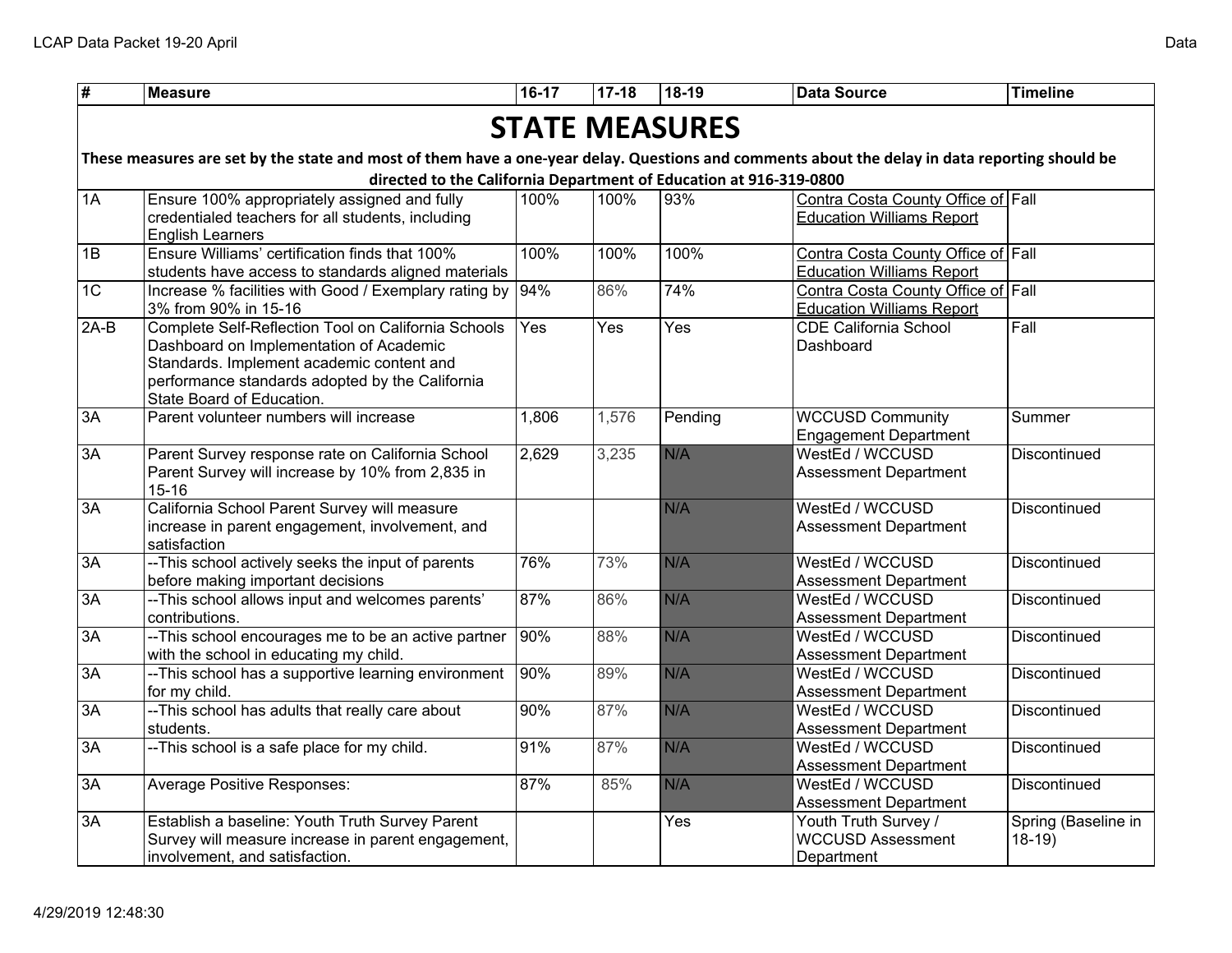| $\overline{\mathbf{t}}$ | <b>Measure</b>                                                                                                                                                  | 16-17   | $17 - 18$ | 18-19                                          | <b>Data Source</b>                                                              | <b>Timeline</b>                |
|-------------------------|-----------------------------------------------------------------------------------------------------------------------------------------------------------------|---------|-----------|------------------------------------------------|---------------------------------------------------------------------------------|--------------------------------|
| $\overline{3A}$         | I have opportunities to contribute to helping my<br>school (parent response)                                                                                    | N/A     | N/A       | Elementary - 83%<br>Middle - 77%<br>High - 66% | Youth Truth Survey /<br><b>WCCUSD Assessment</b><br>Department                  | Spring (Baseline in<br>$18-19$ |
| $\overline{3A}$         | I feel informed about important decisions regarding<br>my school                                                                                                | N/A     | N/A       | Middle - 61%<br>High - 58%                     | Elementary - 61% Youth Truth Survey /<br><b>WCCUSD Assessment</b><br>Department | Spring (Baseline in<br>$18-19$ |
| 3A                      | I feel empowered to play a meaningful role in<br>decision-making at my school                                                                                   | N/A     | N/A       | Elementary - 56%<br>Middle - 52%<br>High - 47% | Youth Truth Survey /<br><b>WCCUSD Assessment</b><br>Department                  | Spring (Baseline in<br>$18-19$ |
| 3A                      | I feel engaged with my school                                                                                                                                   | N/A     | N/A       | Elementary - 70%<br>Middle - 61%<br>High - 56% | Youth Truth Survey /<br><b>WCCUSD Assessment</b><br>Department                  | Spring (Baseline in<br>$18-19$ |
| 3A                      | Teachers and students care about each other                                                                                                                     | N/A     | N/A       | Middle - 70%<br>High - 58%                     | Elementary - 77% Youth Truth Survey /<br><b>WCCUSD Assessment</b><br>Department | Spring (Baseline in<br>$18-19$ |
| 3A                      | My school is a safe place to learn                                                                                                                              | N/A     | N/A       | Elementary - 74%<br>Middle - 74%<br>High - 63% | Youth Truth Survey /<br><b>WCCUSD Assessment</b><br>Department                  | Spring (Baseline in<br>$18-19$ |
| 3A                      | Increase number of new volunteers by 2% from<br>1,771 in 15-16                                                                                                  | 1,806   | 1,516     | Pending                                        | <b>WCCUSD Community</b><br><b>Engagement Department</b>                         | Summer                         |
| 3A                      | Number of Parent University graduates will increase<br>from 397 in 15-16                                                                                        | 347     | 384       | Pending                                        | <b>WCCUSD Community</b><br><b>Engagement Department</b>                         | Summer                         |
| $\overline{3B}$         | Number of Parent University graduates who are<br>parents of students identified by CDE as high needs                                                            |         |           | See Below                                      | <b>WCCUSD Community</b><br><b>Engagement Department</b>                         | Summer                         |
| 3B                      | Low Income                                                                                                                                                      | Pending | Pending   | Pending                                        | <b>WCCUSD Community</b><br><b>Engagement Department</b>                         | Summer                         |
| 3B                      | English Learner                                                                                                                                                 | Pending | Pending   | Pending                                        | <b>WCCUSD Community</b><br><b>Engagement Department</b>                         | Summer                         |
| 3B                      | Foster and Homeless Youth                                                                                                                                       | Pending | Pending   | Pending                                        | <b>WCCUSD Community</b><br><b>Engagement Department</b>                         | Summer                         |
| 3C                      | African American                                                                                                                                                | Pending | 7%        | Pending                                        | <b>WCCUSD Community</b><br><b>Engagement Department</b>                         | Summer                         |
| 3C                      | <b>Students with Disabilities</b>                                                                                                                               | Pending | Pending   | Pending                                        | <b>WCCUSD Community</b><br><b>Engagement Department</b>                         | Summer                         |
| 4A                      | Increase SBAC ELA by ten points for all students<br>including for low income and English learner<br>students from -40 for all students in 15-16 (2A, 2B,<br>4A) | $-45.4$ | $-46.3$   | Pending                                        | DataQuest / WCCUSD<br><b>Assessment Department</b>                              | Fall                           |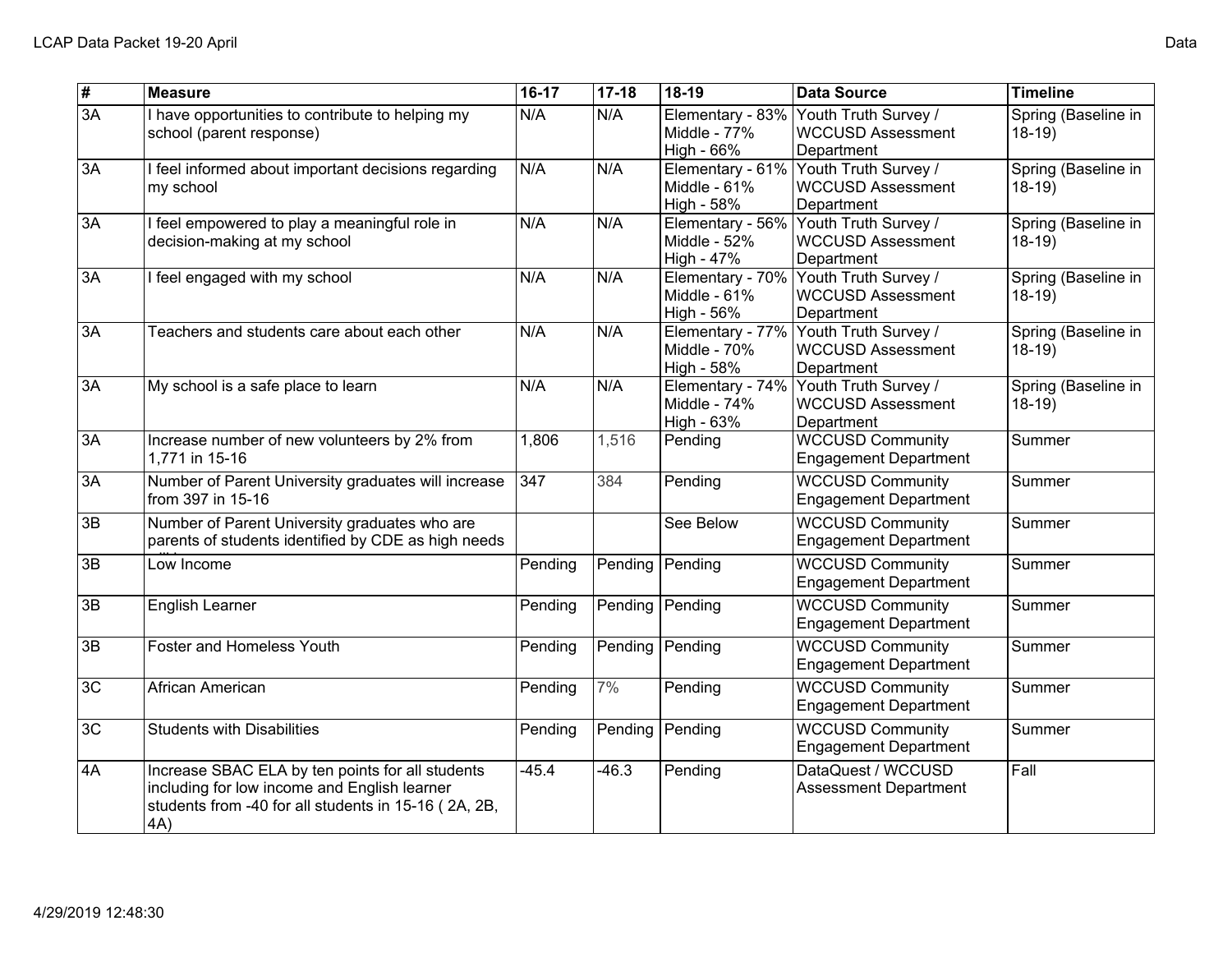| $\overline{\mathbf{t}}$ | <b>Measure</b>                                                                                                                                                                   | 16-17           | $17 - 18$         | 18-19   | <b>Data Source</b>                                                              | <b>Timeline</b> |
|-------------------------|----------------------------------------------------------------------------------------------------------------------------------------------------------------------------------|-----------------|-------------------|---------|---------------------------------------------------------------------------------|-----------------|
| $\overline{4A}$         | English Learners: Increase SBAC ELA by 10 points<br>from 2016-17 score of -72.5                                                                                                  | $-72.5$         | $-76.3$           | Pending | DataQuest / WCCUSD<br><b>Assessment Department</b>                              | Fall            |
| $\sqrt{4A}$             | Low Income Students scoring at or above the<br>standard on SBAC ELA will increase by 10 points<br>from 2016-17 score of -67.6                                                    | $-67.6$         | $-68.2$           | Pending | DataQuest / WCCUSD<br><b>Assessment Department</b>                              | Fall            |
| $\overline{4A}$         | Increase SBAC Math by 15 points from 2015-16<br>score of -64.5, including for low income and English<br>learner students.                                                        | $-68.9$         | $-78.8$           | Pending | DataQuest / WCCUSD<br><b>Assessment Department</b>                              | Fall            |
| $\overline{4A}$         | English Learners: Increase SBAC Math by 15 points<br>from 2016-17 score of -81.5                                                                                                 | $-81.5$         | $-88.8$           | Pending | DataQuest / WCCUSD<br><b>Assessment Department</b>                              | Fall            |
| $\overline{4A}$         | Low Income Students scoring at or above the<br>standard on SBAC Math will increase by 15 points<br>from 2016-17 score of -85.3                                                   | $-85.3$         | $-91.6$           | Pending | DataQuest / WCCUSD<br><b>Assessment Department</b>                              | Fall            |
| ∣4C                     | Percent of students completing courses needed to<br>enter the University of California or California State<br>University UC/CSU (A-G rate) will increase 5% from<br>44% in 15-16 | 34%             | 38%               | Pending | DataQuest / WCCUSD<br><b>Assessment Department</b>                              | Fall            |
| $\overline{4C}$         | English learner's A-G completion rate will increase<br>5%                                                                                                                        | 13%             | 15%               | Pending | DataQuest / WCCUSD<br><b>Assessment Department</b>                              | Fall            |
| $\overline{4C}$         | Low income A-G completion rate will increase 5%                                                                                                                                  | 29%             | 32%               | Pending | DataQuest / WCCUSD<br><b>Assessment Department</b>                              | Fall            |
| 4D                      | English Language Proficiency Assessments for California (ELPAC) will increase.                                                                                                   |                 |                   |         |                                                                                 |                 |
| $\overline{4D}$         | Level 1                                                                                                                                                                          | N/A             | 23%               | Pending | <b>CDE California School</b><br>Dashboard                                       | Fall            |
| $\overline{4D}$         | Level <sub>2</sub>                                                                                                                                                               |                 | 21%               | Pending | <b>CDE California School</b><br>Dashboard                                       | Fall            |
| 4D                      | Level 3                                                                                                                                                                          |                 | 31%               | Pending | <b>CDE California School</b><br>Dashboard                                       | Fall            |
| 4D                      | Level 4                                                                                                                                                                          |                 | 25%               | Pending | <b>CDE California School</b><br>Dashboard                                       | Fall            |
| $\overline{4E}$         | English Learner reclassification rate will increase by<br>2% from 9% in 15-16                                                                                                    | $11\%$ /<br>968 | $12\%$ /<br>1,188 | Pending | <b>WCCUSD Multilingual &amp;</b><br><b>Multicultural Services</b><br>Department | August          |
| $\overline{4F}$         | Percent of students passing AP exams with a score<br>of three or above will increase by 2% from 25% in<br>$16 - 17$                                                              | 25%             | 28%               | Pending | DataQuest / WCCUSD<br><b>Assessment Department</b>                              | Fall            |
| 4F                      | English Learner Students passing AP exams will<br>increase by 2% annually.                                                                                                       | 40%             | 33%               | Pending | DataQuest / WCCUSD<br><b>Assessment Department</b>                              | Fall            |
| $\overline{4F}$         | Low Income Students passing AP exams will<br>increase by 2% annually.                                                                                                            | 21%             | 20%               | Pending | DataQuest / WCCUSD<br><b>Assessment Department</b>                              | Fall            |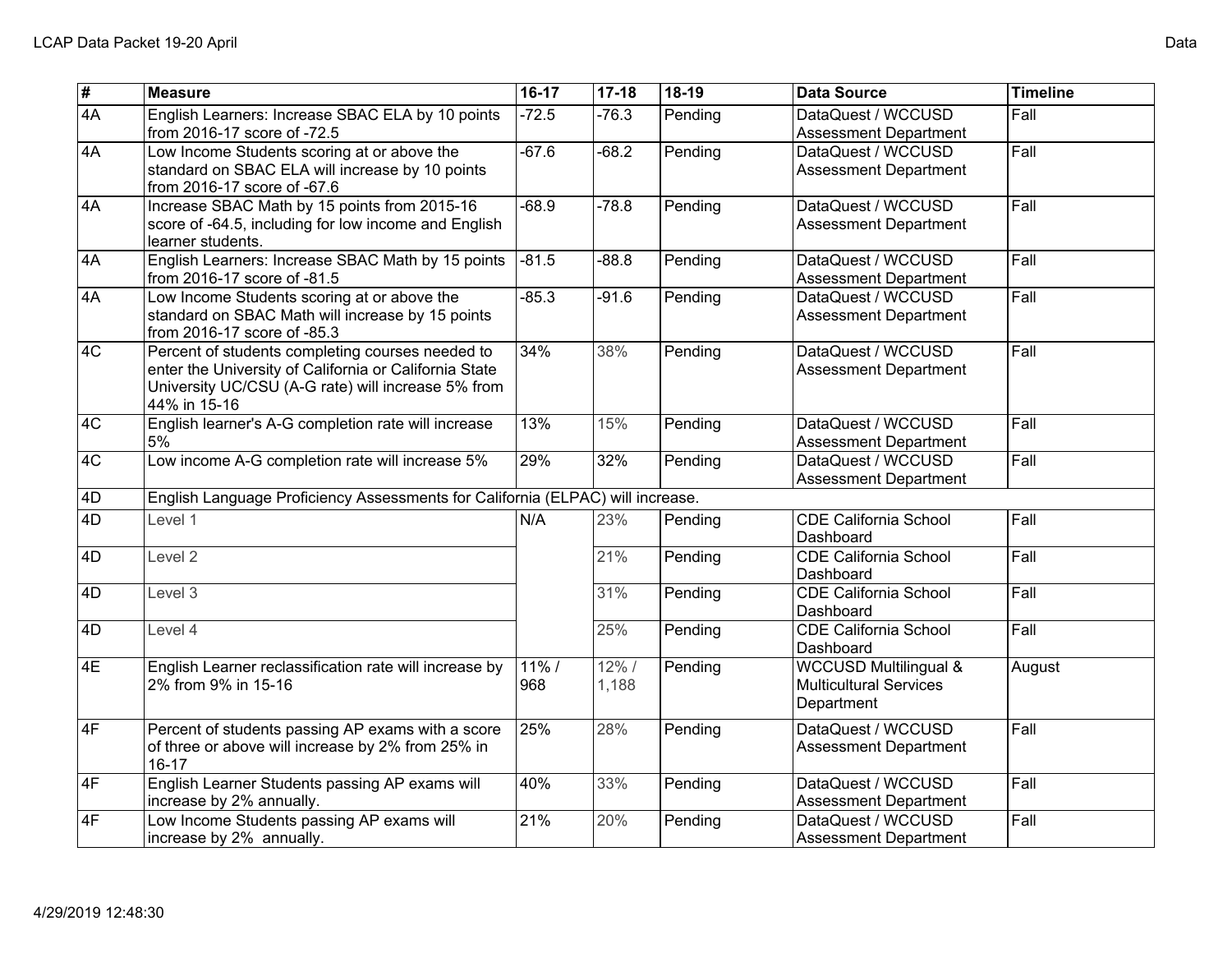| #               | <b>Measure</b>                                                                                                                                                         | 16-17        | $17 - 18$     | 18-19   | <b>Data Source</b>                                         | <b>Timeline</b>                                                                     |
|-----------------|------------------------------------------------------------------------------------------------------------------------------------------------------------------------|--------------|---------------|---------|------------------------------------------------------------|-------------------------------------------------------------------------------------|
| $\overline{4F}$ | Number of Advanced Placement (AP) exams taken<br>will increase by 2% from 2,936 in 15-16                                                                               | 3,286        | 3,100         | Pending | DataQuest / WCCUSD<br><b>Assessment Department</b>         | Spring                                                                              |
| 4G              | Percent of students ready for College/Conditional in<br>the SBAC Grade 11 Early Assessment Program<br>(EAP) English will increase by 2% annually from<br>32% in 16-17. | 32%          | 35%           | Pending | DataQuest / WCCUSD<br><b>Assessment Department</b>         | Fall                                                                                |
| 4G              | English Learner Students ready for<br>College/Conditional in EAP English will increase by<br>2%                                                                        | 3%           | 5%            | Pending | DataQuest / WCCUSD<br><b>Assessment Department</b>         | Fall                                                                                |
| 4G              | Low Income Students ready for College/Conditional<br>in EAP English will increase by 2%                                                                                | 31%          | 34%           | Pending | DataQuest / WCCUSD<br><b>Assessment Department</b>         | Fall                                                                                |
| 4G              | Percent of students ready for College/Conditional in<br>the SBAC Grade 11 Early Assessment Program<br>(EAP) in Math will increase by 2% annually                       | 17%          | 17%           | Pending | DataQuest / WCCUSD<br><b>Assessment Department</b>         | Fall                                                                                |
| 4G              | English Learner Students ready for<br>College/Conditional in EAP Math will increase by 2%                                                                              | $2\%$        | 2%            | Pending | DataQuest / WCCUSD<br><b>Assessment Department</b>         | Fall                                                                                |
| 4G              | Low Income Students ready for College/Conditional<br>in EAP Math will increase by 2%                                                                                   | 10%          | 11%           | Pending | DataQuest / WCCUSD<br><b>Assessment Department</b>         | Summer                                                                              |
| 5A              | Number of schools with attendance higher than 95%<br>will increase from 19 in 15-16.                                                                                   | 22           | 15            | Pending | DataQuest / WCCUSD<br>Information Technology<br>Department | Summer                                                                              |
| 5B              | Chronically absent rate will decrease by 3% from<br>15% in 2015-16 (5B)                                                                                                | 16%/<br>4986 | 16%/<br>5,370 | Pending | DataQuest / WCCUSD<br>Information Technology<br>Department | Summer                                                                              |
| 5C              | Middle school dropouts will decrease by 5% from 4<br>to 3 in 2015-16 (5C)                                                                                              | 6            | Pending       | Pending | DataQuest / WCCUSD<br>Information Technology<br>Department | Spring - Reported<br>with a 2 year delay                                            |
| 5D              | High School dropout rate will decrease by 0.5% from 2%<br>1.6% in 2015-16 (5D)                                                                                         |              | Pending       | Pending | DataQuest / WCCUSD<br>Information Technology<br>Department | Spring - Reported<br>with a 2 year delay                                            |
| 5D              | English Learner Dropouts will decrease by 5% from<br>3% in 2015-16 (5D)                                                                                                | 4%           | Pending       | Pending | DataQuest / WCCUSD<br>Information Technology<br>Department | Spring - Reported<br>with a 2 year delay                                            |
| 5D              | Low Income Dropouts will decrease by 5% once<br>CDE baseline is established (5D)                                                                                       | $***$        | Pending       | Pending | DataQuest / WCCUSD<br>Information Technology<br>Department | Spring - Reported<br>with a 2 year delay;<br>16-17 data was not<br>reported by CDE. |
| 5D              | Foster Youth Dropouts will decrease by 5% once<br>CDE baseline is established (5D)                                                                                     | $***$        | Pending       | Pending | DataQuest / WCCUSD<br>Information Technology<br>Department | Spring - Reported<br>with a 2 year delay;<br>16-17 data was not<br>reported by CDE. |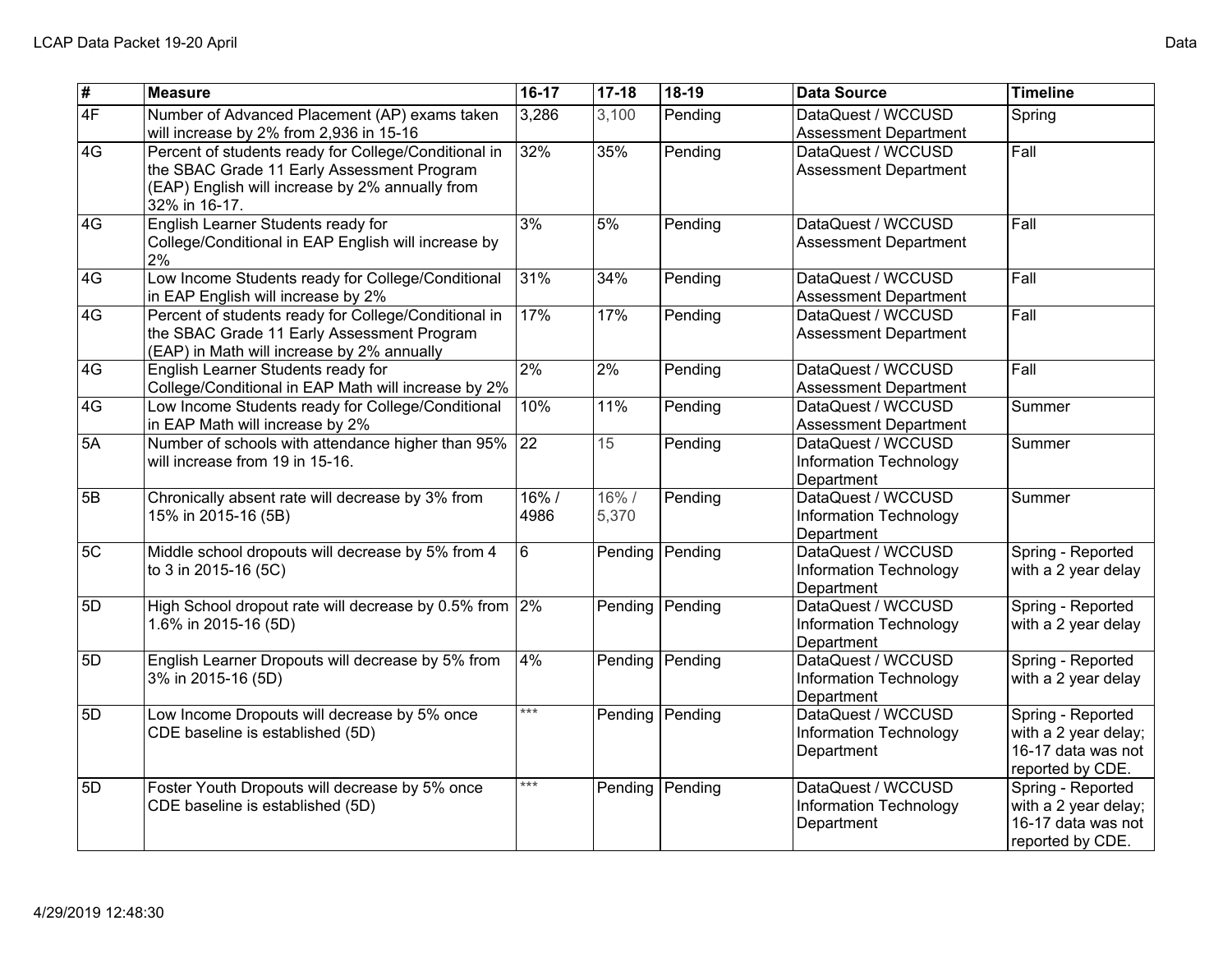| $\overline{\mathbf{t}}$ | <b>Measure</b>                                                                                                                                                                                                                                                 | $16-17$           | $17-18$       | 18-19                        | <b>Data Source</b>                                                              | <b>Timeline</b>                |  |  |
|-------------------------|----------------------------------------------------------------------------------------------------------------------------------------------------------------------------------------------------------------------------------------------------------------|-------------------|---------------|------------------------------|---------------------------------------------------------------------------------|--------------------------------|--|--|
| 5E                      | Performance on the California Schools Dashboard<br>for graduation rate will increase annually.                                                                                                                                                                 | Yes               | <b>No</b>     | Pending                      | CDE / California School<br>Dashboard                                            | December                       |  |  |
| 5E                      | English Learners Graduation rate will increase by<br>3%                                                                                                                                                                                                        | 77%/<br>418       | Pending       | Pending                      | CDE / California School<br>Dashboard                                            | December                       |  |  |
| 5E                      | Foster Youth Graduation rate will increase by 3%                                                                                                                                                                                                               | $\frac{67\%}{12}$ |               | Pending   Pending            | CDE / California School<br>Dashboard                                            | December                       |  |  |
| 5E                      | Low Income Graduation rate will increase by 3%                                                                                                                                                                                                                 | 87%/<br>1,406     | Pending       | Pending                      | CDE / California School<br>Dashboard                                            | December                       |  |  |
| 6A                      | # of out-of-school suspensions will decrease by 3%<br>from 4,176 in 15-16                                                                                                                                                                                      | 6% /<br>1,862     | 6% /1,<br>782 | Pending                      | CDE / California School<br>Dashboard                                            | Spring                         |  |  |
| 6A                      | English Learners suspension rate will decrease by<br>2% from 27% of suspensions in 15-16                                                                                                                                                                       | 5%                | 4.5%          | Pending                      | CDE / California School<br>Dashboard                                            | Spring                         |  |  |
| 6A                      | Establish baseline for Foster Youth Suspension in<br>16-17 then increase by 2%.                                                                                                                                                                                | 16%               | 16%           | Pending                      | CDE / California School<br>Dashboard                                            | Spring                         |  |  |
| 6A                      | Low Income Suspension rate will decrease by 2%<br>from 88% in 15-16                                                                                                                                                                                            | 7%                | 7%            | Pending                      | CDE / California School<br>Dashboard                                            | Spring                         |  |  |
| 6A                      | African American student suspension rates will<br>decrease by 2%                                                                                                                                                                                               | 14%               | 15%           | Pending                      | CDE / California School<br>Dashboard                                            | December                       |  |  |
| $\overline{6B}$         | Maintain low level of expulsions                                                                                                                                                                                                                               | 0                 | 10            | Pending                      | DataQuest / WCCUSD<br>Information Technology<br>Department                      | Spring                         |  |  |
| $\overline{6C}$         | Establish a baseline on student responses on the Youth Truth Survey Student Survey to positive climate and safety related questions.                                                                                                                           |                   |               |                              |                                                                                 |                                |  |  |
| $\overline{6C}$         | Elementary -- Do students in your class treat the<br>teacher with respect (Yes, very often)<br>Secondary--Most students at my school treat adults<br>with respect                                                                                              | N/A               | N/A           | Middle - $23%$<br>High - 35% | Elementary - 29% Youth Truth Survey /<br><b>WCCUSD Assessment</b><br>Department | Spring (Baseline in<br>$18-19$ |  |  |
| 6C                      | Elementary -- Has anyone bullied you at the school<br>in the last year (No)<br>Secondary--During this school year, have other<br>students bullied or harrassed you? (No)<br>CHKS relative question Most Students at my school<br>treat each other with respect | N/A               | N/A           | Middle - 51%<br>High - 67%   | Elementary - 44% Youth Truth Survey /<br><b>WCCUSD Assessment</b><br>Department | Spring (Baseline in<br>$18-19$ |  |  |
| $\overline{6C}$         | Elementary--Do you think your teachers care about<br>you?(Yes, very much)<br>Secondary--I enjoy coming to school most of the<br><b>CHKS relative question: My</b><br>time<br>school is calm and in control                                                     | N/A               | N/A           | Middle - 40%<br>High - 43%   | Elementary - 73% Youth Truth Survey /<br><b>WCCUSD Assessment</b><br>Department | Spring (Baseline in<br>$18-19$ |  |  |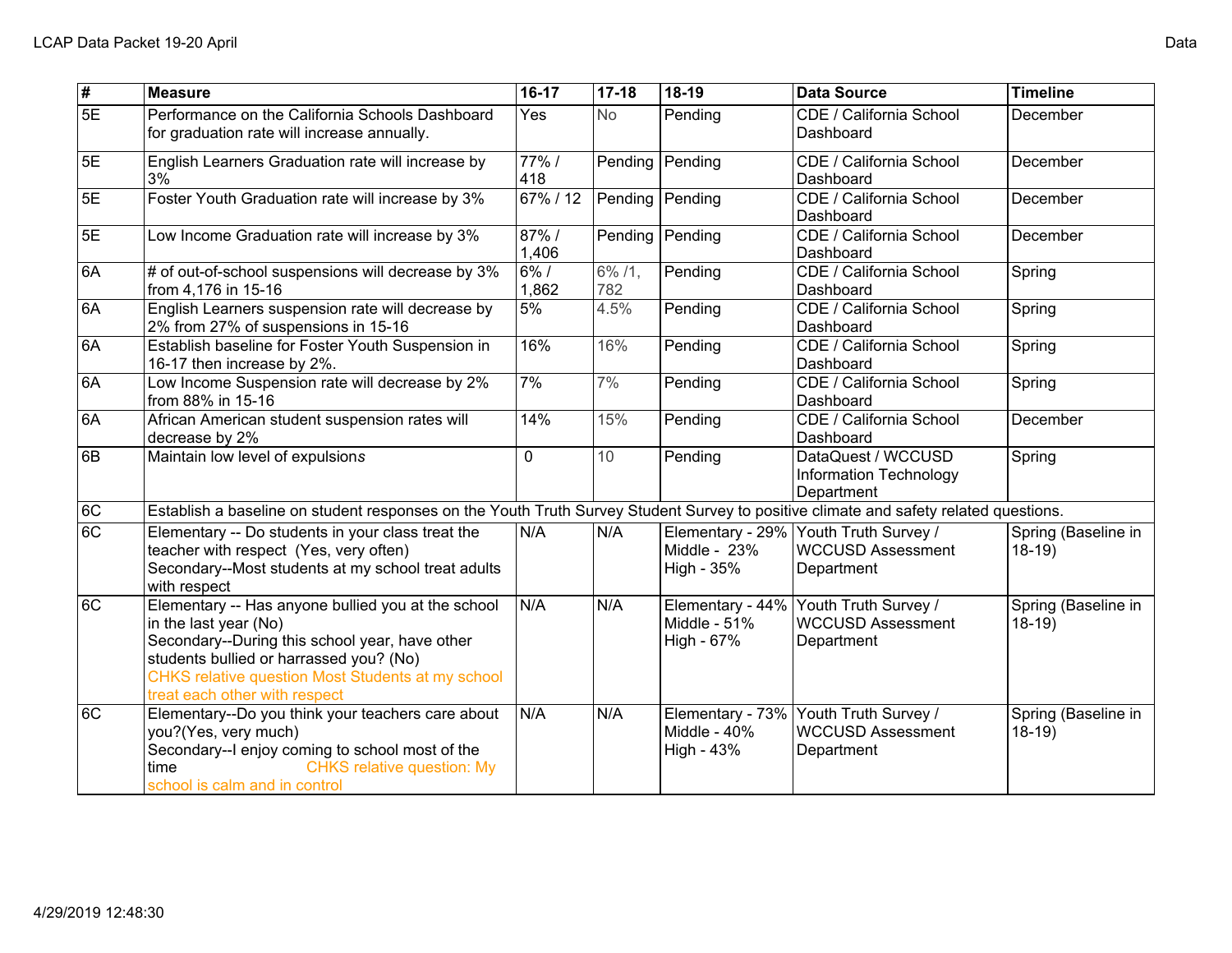| $\overline{\mathbf{H}}$    | <b>Measure</b>                                                                                                                                                                                                                                                                                                      | 16-17            | $17 - 18$        | 18-19           | <b>Data Source</b>                                                | <b>Timeline</b>                        |  |  |  |
|----------------------------|---------------------------------------------------------------------------------------------------------------------------------------------------------------------------------------------------------------------------------------------------------------------------------------------------------------------|------------------|------------------|-----------------|-------------------------------------------------------------------|----------------------------------------|--|--|--|
| $\sqrt{7A}$ , $7B$ ,<br>7C | 100% of WCCUSD students are enrolled in required<br>core subject areas and a broad course of study.<br>WCCUSD is currently implementing State Board of<br>Education adopted academic content and<br>performance standards of all pupils, including<br>unduplicated students and students with exceptional<br>needs. | 100%             | 100%             | 100%            | Contra Costa County Office of<br><b>Education Williams Report</b> | December                               |  |  |  |
| 8A                         | % of Students completing CTE program will increase   53%<br>by 4% from 46% in 15-16                                                                                                                                                                                                                                 |                  | Pending          | Pending         | <b>CALPADS</b>                                                    | December                               |  |  |  |
|                            | <b>LOCAL MEASURES</b>                                                                                                                                                                                                                                                                                               |                  |                  |                 |                                                                   |                                        |  |  |  |
|                            | These measures are set by WCCUSD. The department in charge of setting or reporting these measures is listed in the "Data Source" column.                                                                                                                                                                            |                  |                  |                 |                                                                   |                                        |  |  |  |
| $\overline{L1}$            | Staff attendance (teacher, leader, support staff)                                                                                                                                                                                                                                                                   |                  |                  |                 | Measure to come in 19-20                                          |                                        |  |  |  |
| $\overline{L1}$            | Increase % of employees who stay at least five<br>years by 5% from 62% in 16-17                                                                                                                                                                                                                                     | 62%              | 63%              | Pending         | <b>WCCUSD Human Resources</b><br>Department                       | After the school<br>year is completed. |  |  |  |
| $\overline{L1}$            | Increase % of staff with 3+ years of teaching<br>experience by 3% annually at schools with 60% or<br>higher count of low income, English learner, and<br>foster youth students.                                                                                                                                     | 81%              | 81%              | Pending         | <b>WCCUSD Human Resources</b><br>Department                       | After the school<br>year is completed. |  |  |  |
| $\overline{L1}$            | Report % of Staff with 3+ years of teaching<br>experience at schools with 59% or less count of<br>high-need students                                                                                                                                                                                                | 89%              | 87%              | Pending         | <b>WCCUSD Human Resources</b><br>Department                       | After the school<br>year is completed. |  |  |  |
| L <sub>1</sub>             | Report new hires districtwide for teaching positions                                                                                                                                                                                                                                                                | $\overline{214}$ | $\overline{232}$ | Pending         | <b>WCCUSD Human Resources</b><br>Department                       | After the school<br>year is completed. |  |  |  |
| $\overline{L1}$            | % districtwide teachers hired to work at high needs<br>schools (60% and above UPP)                                                                                                                                                                                                                                  | 72%              | 81%              | Pending         | <b>WCCUSD Human Resources</b><br>Department                       | After the school<br>year is completed. |  |  |  |
| $\overline{L2}$            | Establish a baseline for Key Percentile Ratings for<br>Employees on Youth Truth Survey Survey                                                                                                                                                                                                                       | N/A              | N/A              | See Below       | Youth Truth Survey /<br><b>WCCUSD Assessment</b><br>Department    | Spring (Baseline in<br>$18-19$         |  |  |  |
| L2                         | Culture (employee response)                                                                                                                                                                                                                                                                                         | N/A              | N/A              | $\overline{26}$ | Youth Truth Survey /<br><b>WCCUSD Assessment</b><br>Department    | Spring (Baseline in<br>$18-19$         |  |  |  |
| L2                         | Engagement (employee response)                                                                                                                                                                                                                                                                                      | N/A              | N/A              | 32              | Youth Truth Survey /<br><b>WCCUSD Assessment</b><br>Department    | Spring (Baseline in<br>$18-19$         |  |  |  |
| L2                         | Relationships (employee response)                                                                                                                                                                                                                                                                                   | N/A              | N/A              | 29              | Youth Truth Survey /<br><b>WCCUSD Assessment</b><br>Department    | Spring (Baseline in<br>$18-19$         |  |  |  |
| L2                         | Professional Development & Support (employee<br>response)                                                                                                                                                                                                                                                           | N/A              | N/A              | $\overline{31}$ | Youth Truth Survey /<br><b>WCCUSD Assessment</b><br>Department    | Spring (Baseline in<br>$18-19$         |  |  |  |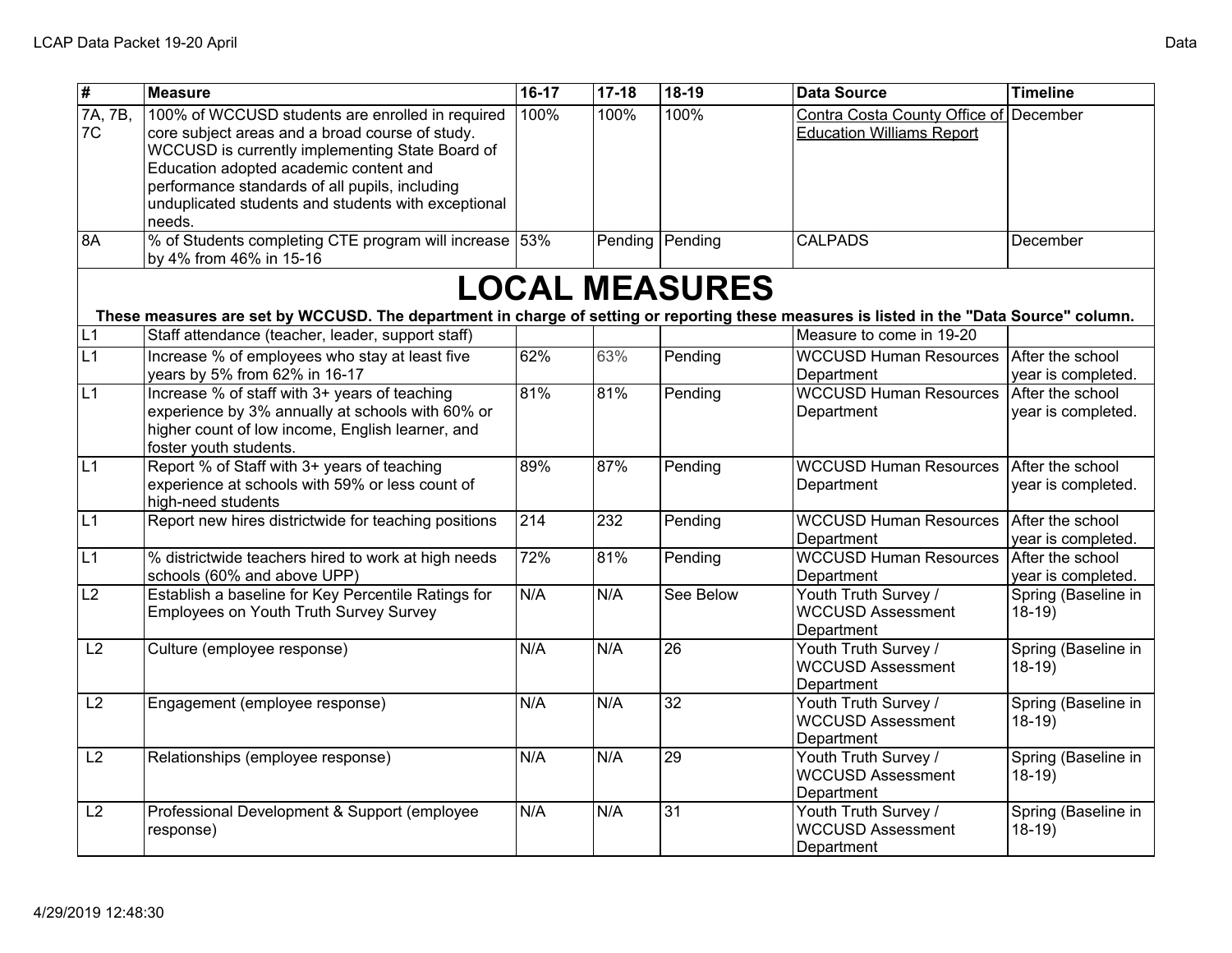| $\overline{\boldsymbol{t}}$ | <b>Measure</b>                                      | $16-17$ | $17-18$         | $18-19$           | <b>Data Source</b>         | <b>Timeline</b>     |
|-----------------------------|-----------------------------------------------------|---------|-----------------|-------------------|----------------------------|---------------------|
| $\overline{L4}$             | FAB Lab increase hours                              | 2,932   | 3,982           | Pending           | <b>WCCUSD Educational</b>  | After the school    |
|                             |                                                     |         |                 |                   | <b>Services Department</b> | year is completed.  |
| L4                          | Increase number of visitors to Fab Lab              | 772     | 1,379           | Pending           | <b>WCCUSD Educational</b>  | After the school    |
|                             |                                                     |         |                 |                   | <b>Services Department</b> | year is completed.  |
| L4                          | Increase number of schools the Mobile Fab Lab       | 1       | $\overline{12}$ | Pending           | <b>WCCUSD Educational</b>  | After the school    |
|                             | visited                                             |         |                 |                   | Services Department        | year is completed.  |
| L4                          | How many hours has the Mobile Fab Lab been used     | 8       | 100             | Pending           | <b>WCCUSD Educational</b>  | After the school    |
|                             | this year?                                          |         |                 |                   | Services Department        | year is completed.  |
| L5                          | Culturally responsive pedagogy coaching was         | Yes     | Yes             | Pending           | <b>WCCUSD Educational</b>  | After the school    |
|                             | provided to elementary instrumental music teachers. |         |                 |                   | Services Department        | year is completed.  |
| $\overline{L5}$             | Secondary programs expanded and district-wide       | N/A     | N/A             | Yes               | <b>WCCUSD Educational</b>  | New Initiative in   |
|                             | Festivals in Theater and Dance were programmed      |         |                 |                   | Services Department        | 2018-19             |
| L5                          | 60% of secondary students are enrolled in one or    | 62%     | 66%             | Pending           | <b>WCCUSD Educational</b>  | After the school    |
|                             | more arts disciplines.                              |         |                 |                   | Services Department        | year is completed.  |
| L6                          | Schools served by Mafanikio program will increase   | Pending | $\overline{12}$ | Pending           | <b>WCCUSD Educational</b>  | Summer              |
|                             | (please see Mafanikio report for list of schools).  |         |                 |                   | <b>Services Department</b> |                     |
| L6                          | Number of students served with Mafanikio will       | Pending | 293             | Pending           | <b>WCCUSD Educational</b>  | Summer              |
|                             | increase.                                           |         |                 |                   | Services Department        |                     |
| $\overline{L7}$             | Hours of leadership coaching support on             | Pending | 12              | Pending           | <b>WCCUSD Educational</b>  | Summer              |
|                             | Educator/Staff Efficacy provided to administrators. |         |                 |                   | <b>Services Department</b> |                     |
| L7                          | Hours of Educator/Staff Efficacy training and       | Pending | 12              | Pending           | <b>WCCUSD Educational</b>  | Summer              |
|                             | coaching for teachers and support staff.            |         |                 |                   | <b>Services Department</b> |                     |
| $\overline{L7}$             | Increase positive responses from African American   | Pending | Pending         | Pending           | <b>WCCUSD Educational</b>  | Summer              |
|                             | students in the student survey.                     |         |                 |                   | <b>Services Department</b> |                     |
| $\overline{L8}$             | Parents of African American students will report an | Pending | Pending         | See Below         | Youth Truth Survey /       | Spring (Baseline in |
|                             | increased amount of satisfaction on the parent      |         |                 |                   | <b>WCCUSD Assessment</b>   | $18-19$             |
|                             | survey.                                             |         |                 |                   | Department                 |                     |
| L8                          | I have opportunities to contribute to helping my    | N/A     | N/A             | Elementary - 4.60 | Youth Truth Survey /       | Spring (Baseline in |
|                             | school                                              |         |                 | Middle - 4.24     | <b>WCCUSD Assessment</b>   | $18-19$             |
|                             | District: Elementary 4.14, Middle 3.97, High 3.66   |         |                 | High - 4.04       | Department                 |                     |
|                             | (Compared to CA Schools)                            |         |                 |                   |                            |                     |
| L <sub>8</sub>              | I feel informed about important decisions regarding | N/A     | N/A             | Elementary - 4.50 | Youth Truth Survey /       | Spring (Baseline in |
|                             | my school                                           |         |                 | Middle - 3.88     | <b>WCCUSD Assessment</b>   | $18-19$             |
|                             | District: Elementary 3.63, Middle 3.67, High 3.47   |         |                 | High - 3.63       | Department                 |                     |
|                             | (Compared to CA Schools)                            |         |                 |                   |                            |                     |
| L8                          | I feel empowered to play a meaningful role in       | N/A     | N/A             | Elementary - 4.20 | Youth Truth Survey /       | Spring (Baseline in |
|                             | decision-making at my school                        |         |                 | Middle - 3.68     | <b>WCCUSD Assessment</b>   | $18-19$             |
|                             | District: Elementary 3.58, Middle 3.46, High 3.23   |         |                 | High - 3.52       | Department                 |                     |
|                             | (Compared to CA Schools)                            |         |                 |                   |                            |                     |